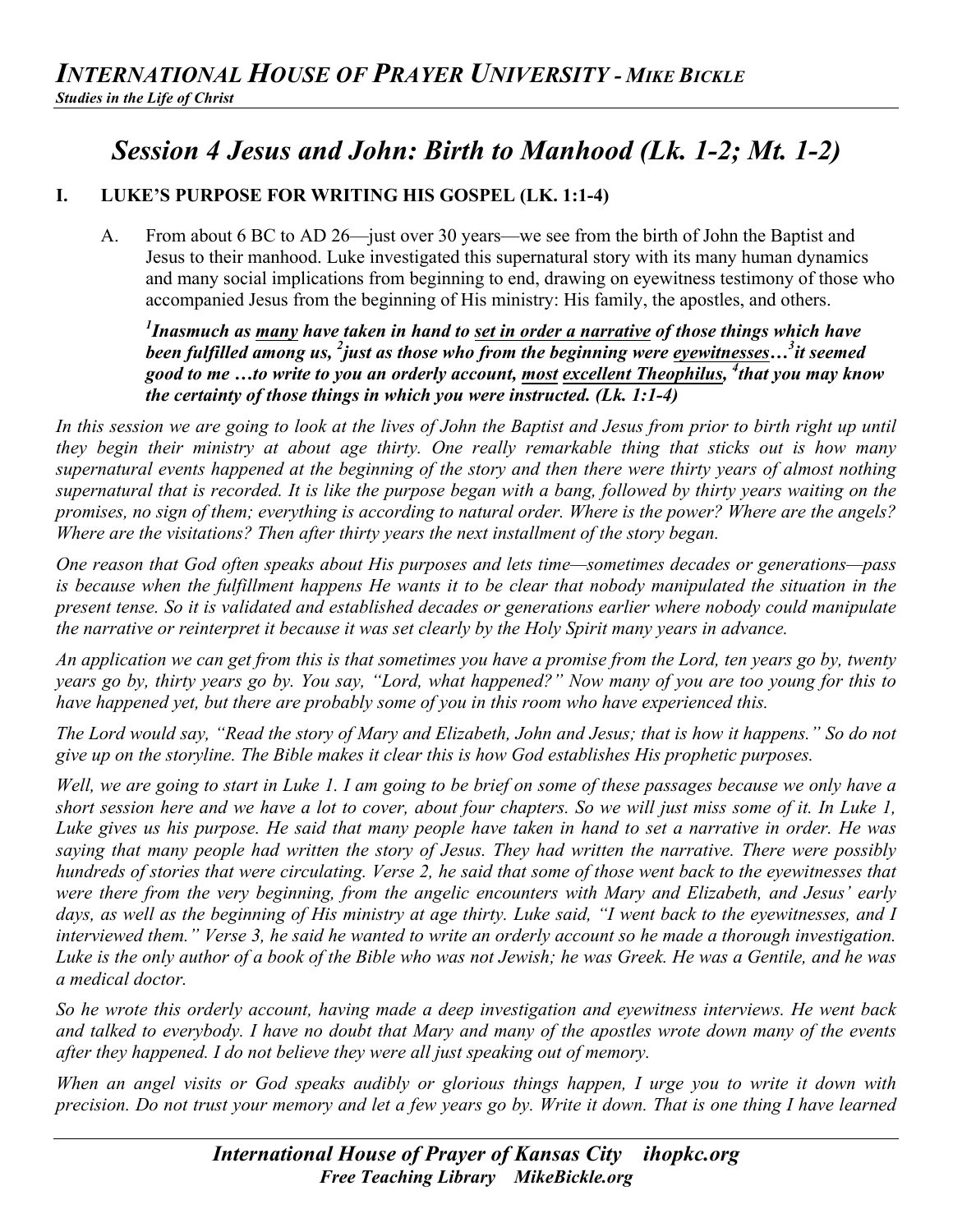*over the years and value. I journal everything the Lord says to me, or at least I try to. I like to write it all down including the situation surrounding it. Many times I will look at it, and it really makes a difference.*

B. Gabriel announced John's birth to Zacharias in the temple in Jerusalem (Lk. 1:5-25), early 6 BC.

*5 There was in the days of Herod, the king of Judea, a certain priest named Zacharias…his wife… was Elizabeth. <sup>6</sup> And they were both righteous before God…7 But they had no child, because Elizabeth was barren, and they were both well advanced in years. 8 So it was, that while he was serving as priest before God…9 his lot fell to burn incense when he went into the temple of the Lord. 10And the whole multitude of the people was praying outside…11Then an angel of the Lord appeared to him…13The angel said to him, "Do not be afraid, Zacharias, for your prayer is heard; your wife Elizabeth will bear you a son, and you shall call his name John…15He will be great in the sight of the Lord…16And he will turn many of the children of Israel to the Lord their God. 17He will also go before Him in the spirit and power of Elijah, "to turn the hearts of the fathers to the children …and the disobedient to the wisdom of the just, to make ready a people prepared for the Lord." 18And Zacharias said to the angel, "How shall I know this? For I am an old man, and my wife is well advanced in years." 19And the angel answered and said to him, "I am Gabriel, who stands in the presence of God…20Behold, you will be mute and not able to speak until the day these things take place, because you did not believe my words…" 21The people waited for Zacharias and marveled that he lingered so long... 22When he came out, he could not speak…24Now after those days his wife Elizabeth conceived; and she hid herself five months… (Lk. 1:5-24)*

*The story begins as Luke starts with introducing John the Baptist's parents. The first supernatural event is Gabriel. Things have been silent for 400 years. Since the last prophet, Malachi, in the Old Testament, there were 400 years from the last recorded time that God spoke to Israel. Suddenly the silence is broken. Gabriel appears from the throne of God and visits a couple of people in Israel, one in Jerusalem, one in Nazareth. There is a flurry of supernatural activity that happens for about a year. Then it goes back to normal again for thirty years as though that year of supernatural activity maybe is not going to turn out to mean anything. We know the end of the story, that Jesus fulfills it all. Now there have been 2,000 years delaying from the fullness of everything that Jesus was promised, 2,000 years since His earthly ministry and death and resurrection.*

*Well, Gabriel visited John the Baptist's father, Zacharias, in the temple. Zacharias was a priest, and he lived in the area of Israel just a few miles down the road from Jerusalem in Judea.* 

1. David organized the priesthood in 24 divisions (1 Chr. 23-24). Twice a year, each division of priests went to Jerusalem to serve in the temple for one week. They carried fire from the altar of burnt offerings (outside the temple) to the golden altar of incense in the holy place. The priests decided by casting lots who was to offer the incense at the time of the daily sacrifice.

*Now the priests of Israel were divided into twenty-four divisions. All the priests came from Aaron. You know Moses and his brother Aaron. All the descendants of Aaron were the priests. Over time David divided Aaron's descendants into twenty-four different categories, twenty-four divisions. Every week one of those divisions would come to Jerusalem. About twice a year each division would come to Jerusalem to serve in the temple, because there are twenty-four divisions and that means twenty-four times two, so forty-eight weeks a year they served individually. It was a great privilege, and it was like going to the capital, to the temple where the glory of God was. It was an amazing, amazing thing to do.*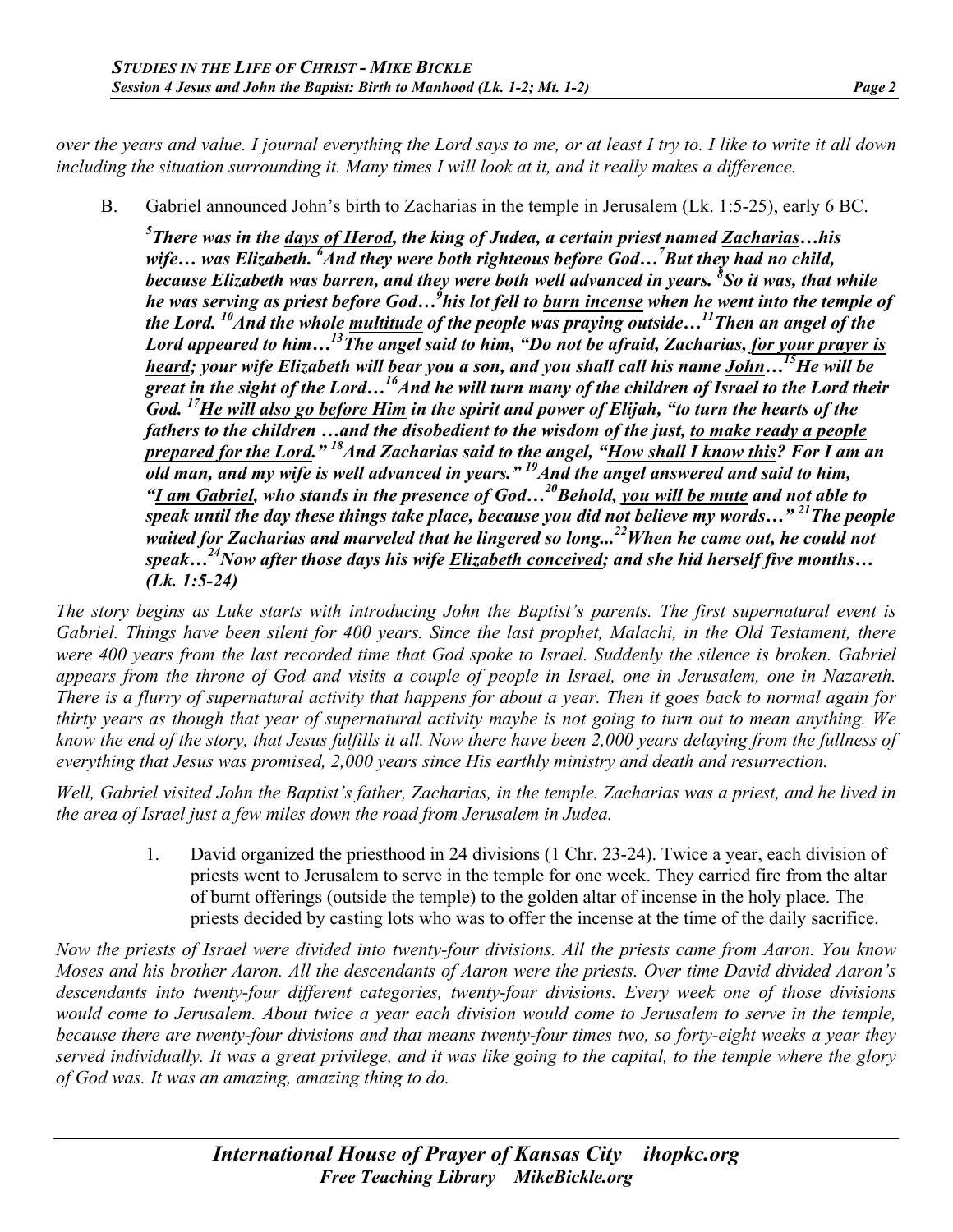*So we will pick up the story here. Verse 5, this was in the days of Herod. Now this is Herod the Great. History makes it quite Herod the Great clear died in 4 BC. This is just before 4 BC, so it is probably about early 6 BC. It is a year or two before, while Herod is still living. Again, many, many historical sources make it pretty clear that he died in 4 BC.*

*So in the days of Herod there was a certain priest, Zacharias, and his wife Elizabeth. Verse 6, Luke makes it clear they were both righteous. They were godly people. It did not mean they were sinless, but that they were devout and really sincere for the Lord. But they had no children. One of the reasons why Luke wanted to really establish that they were godly, righteous, and blameless was because some people had the idea that if someone did not have children, it meant they were accursed or they did something wrong. Luke made it clear that their barrenness had nothing to do with their character or anything to do with that. They were both advanced in years, though we do not know how old.* 

*Verse 8, he was serving as a priest before God because he was in one of the twenty-four divisions of the priests. Remember there were twenty-four different divisions, and twice a year every division went to Jerusalem. Again that covers the fifty-two weeks a year approximately. They would cast lots because in every division of priest there were hundreds of priests. So they would cast lots as only one guy got to go into the holy place each day, one guy out of the hundreds. So maybe once in a lifetime this happened.*

*Verse 9, so they cast the lots for the hundreds of priests in Zacharias' group, and the lot fell to him. He got to go from the outer court into the holy place to burn the incense. He would go there and bring fresh coals and put them on the altar of incense in the holy place right by the Holy of holies, right next to it. Again this was really a special privilege for a priest to be able to go to the holy place. It would happen maybe once in a priest's lifetime.*

*Verse 10, there was a whole group of people on the outside, Zacharias' friends and family. He got to go in; I mean this is amazing. They were praying on the outside. There was this drama building as there was this whole company of people who were wondering, "What was it like, going in the holy place?" I mean it is the only place on the earth which God called the holy place, so very rare.*

*Well, Zacharias went in, in verse 11. Gabriel appeared to him. Now at first we only know it is an angel, but in a few verses he identified himself as Gabriel the archangel. Gabriel said to him, verse 13, "Do not be afraid." You know, normally in the biblical record when an angel visits the first thing they say is, "Do not be afraid." There must be a reason for that. He said, "Do not be afraid" because Zacharias was absolutely shocked to see this this angelic being filled with the glory of God.*

2. *Your prayer is heard*: God's timing is often very different from ours. Often God hears our prayers long before we see the manifestation of them.

*Then he gave Zacharias kind of the shock of his life. He said, "Your prayer is heard, and your wife Elizabeth will bear a son."*

*Now Zacharias was probably saying—and I am just making this up because we do not know the age they were—"Wait, you know we are in our eighties. That has not been on our prayer list for forty years. What do you mean, 'Our prayers have been heard?' We have not prayed that prayer for years and years." This is a very important passage on prayer, because it shows us that you can pray prayers that God hears and He approves of them and releases them in the spirit in the sense that He approves of them. They may not show up in the natural for many years, but they have been heard and approved by God. Often in the delay even devout people give up on the prayers because they think that God has forgotten the prayers and God has given up on them.*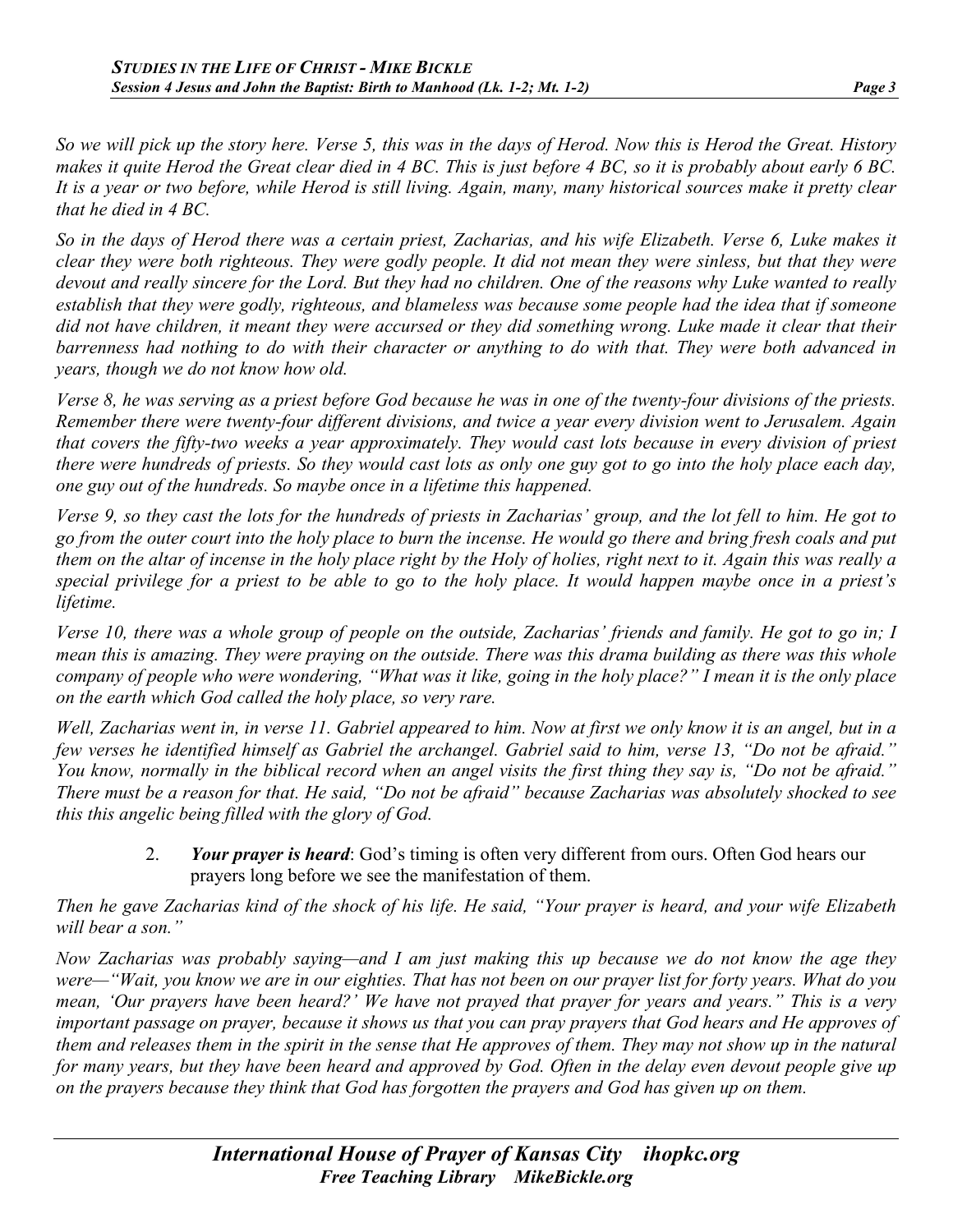*Gabriel said, in effect, "You are going to have the child you cried out for in your twenties and thirties and forties and whatever, fifties, whatever it was." Zacharias was shocked, and the angel went on, verse 15, "He will be great in the sight of the Lord."*

*Do you know that you can live in a way that God considers great? You can have responses to God that God calls great. There is more in the Bible on that. It is not just limited to prophets like John. Jesus said in Matthew 5 that if anyone will obey the Lord and teach others to do the same, God will call their lifestyle great. I love this passage. I say that I want to put my name on this passage. I do not want to be like John the Baptist, but I want to fulfill my own calling. I want to live in a way that God says my choices were great.*

> 3. *Spirit and power of Elijah*: John was a forerunner in the boldness, purpose, and power of Elijah. Malachi prophesied of Elijah bringing profound love and relational reconciliation (Mal. 4:6).

*Gabriel went on to describe John in a forerunner ministry that is like Elijah. I am tempted to go on about that, but this is not really a teaching about John the Baptist. We are talking more about Jesus here in this series. Verse 18, so Zacharias looked at Gabriel and asked, "How shall I know?"*

*Gabriel was looking him right in the eye. He said, "Well, I am Gabriel. That is how you know." The angel in verse 19 said, "I am Gabriel. I stand in the presence of the most high God. He sent me here." There had been 400 years since Malachi, the last prophet of the Old Testament and since there has been a prophetic word recorded. This ought to move your heart. What do you mean, how do you know? Because I just told you. He went on, "Well, here will be the sign," verse 20, "you are going to be mute." You want a sign? This will be the sign. It is like he is saying prophetically, "If you do not believe when the Lord visits, well then you will lose your testimony for a short time." Some people think it is kind of cool to be cynical and not believe. You do not want to be gullible, but if the Lord establishes something and you do not take hold of it, there is a responsibility in it. This really accents this. Of course this was a major encounter, what with Gabriel visiting. Zacharias learned that when there is a special privilege—when God intervenes—then there is a responsibility to hold on to it. A lot of folks lose what God has said over the years. Well, Zacharias became mute. That is, in a prophetic sense he was losing his testimony because he would not take hold of the prophetic word God gave him. Now he was only mute for nine months, but still that woke him up. I look at that and I say that I do not want to be mute. I do not want to lose my testimony for a day. Gabriel made it clear, "It is because you did not believe my words."*

*Verse 21, so there was this crowd of people praying outside. They could not wait until Zacharias came out to tell them what it was like in there in the holy place. I mean, who gets to go in the holy place? They marveled because Zacharias was in there for so long. He seemed to be going on and on. They were thinking, "Wait, you are just supposed to minister at the altar of incense; it should not take this long."*

*Then when he came out, verse 22, he could not speak. "Zacharias, what was it like?"*

*"Mm-m-mm-m."*

*"We cannot understand you. Speak up, Zacharias!"*

*"Mm-m-mm-m."*

*"What? Zacharias, come on! What is going on?"*

*"Mm-m-mm-m." Now this sounds funny, but this was the real discipline of the Lord on him and it has a message in it. We do not take lightly when God intervenes.*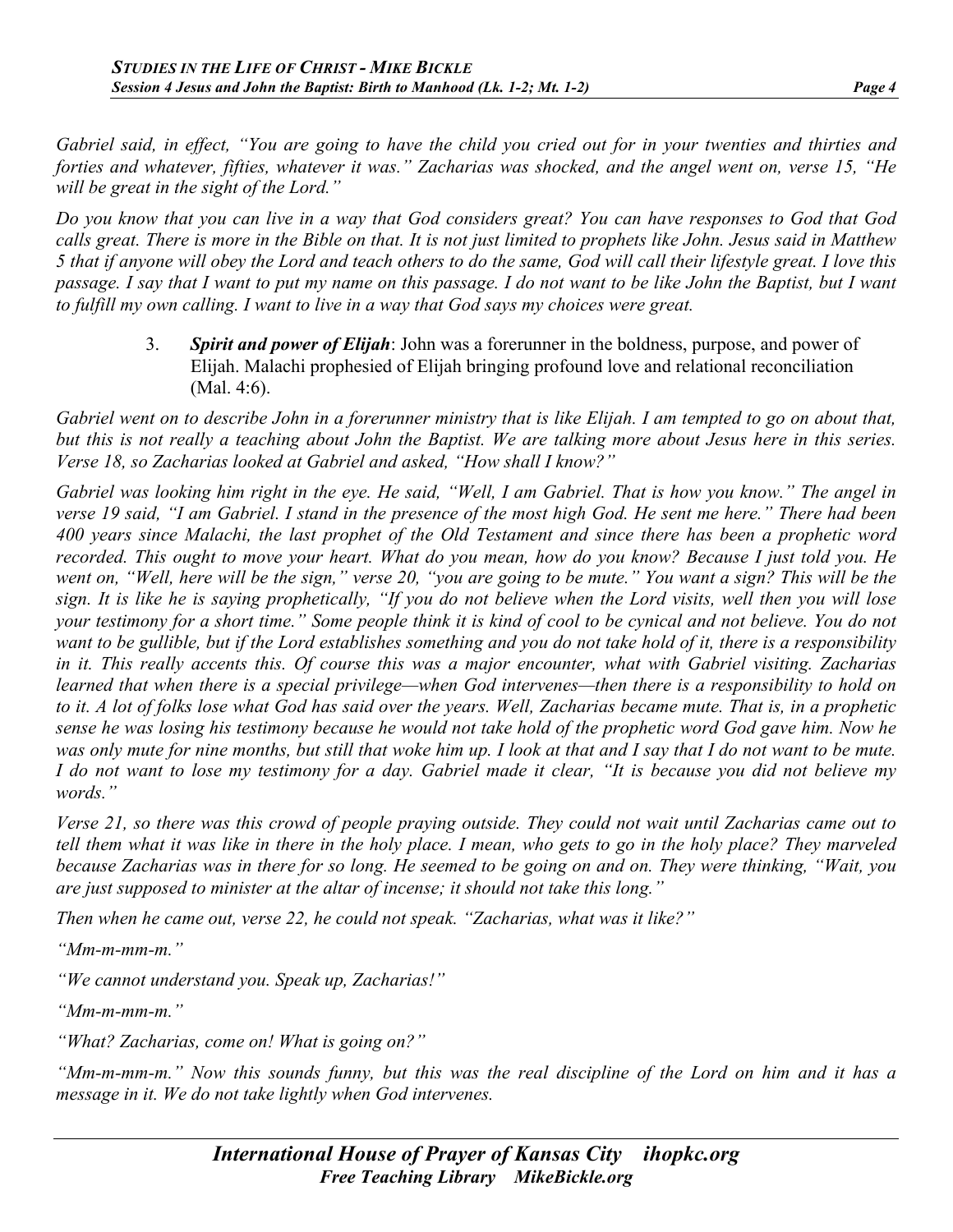*Verse 24, "Now after those days his wife Elizabeth conceived." She hid herself for five months. She probably was thinking—again she was an elderly woman and she was pregnant—she probably was thinking, "I do not need people around. I have to make sense of this somehow." Now her husband was mute so nobody knew what was going on at home. He could not say a word. She was hiding so her relative Mary who lived up north in Galilee in Nazareth has not heard any of the news because nobody knew because Elizabeth had hidden herself where she lived, down in the area of Jerusalem.*

C. In Nazareth, Gabriel foretold Jesus' birth to Mary (Lk. 1:26-38), late 6 BC.

*26Now in the sixth month the angel Gabriel was sent by God to a city of Galilee named Nazareth, 27to a virgin betrothed to a man whose name was Joseph…28the angel said to her, "Rejoice, highly favored one, the Lord is with you…31You will conceive in your womb and bring forth a Son, and shall call His name Jesus. 32 He will be great, and will be called the Son of the Highest;*  and the Lord God will give Him the throne of His father David.<sup>33</sup> And He will reign over the *house of Jacob forever..." 35The angel answered and said to her, the Holy Spirit will come upon you, and the power of the Highest will overshadow you…that Holy One who is to be born will be called the Son of God. 36 Now indeed, Elizabeth your relative has also conceived a son in her old age; and this is now the sixth month for her…37For with God nothing will be impossible." 38Then Mary said, "Behold the maidservant of the Lord! Let it be to me according to your word." (Lk. 1:26-38)*

- 1. *Throne of David*: Jesus will rule the whole earth on David's throne forever (Isa. 9:6-7).
- 2. *Jesus*: Jesus is the English of the Greek *Iesous,* from the Hebrew name *Joshua*, meaning *"Jehovah is salvation."* The title, "Son of God" highlights Jesus' deity (Ps. 2:7-9; 89:26-29).
- 3. *Overshadow you*: The Spirit was God's enabling agent in Jesus' supernatural conception.
- 4. *Nothing impossible*: Gabriel emphasized God's power and willingness to do the impossible. He made reference to an angel's promise that Sarah would have a son (Gen. 18:14).

*Now Luke moves the storyline over to Jesus' parents, Joseph and Mary. Of course Joseph was His stepfather, so to speak. Luke said, "I have thoroughly investigated"; now, let's take the storyline to the main character. So this is up north, about seventy, eighty miles north of Jerusalem, in Galilee, in this fairly insignificant town of Nazareth. Nazareth is famous now because of its association with Jesus. In that day it was a poor, little, insignificant village.*

*Verse 26, in the sixth month—that is the sixth month after Elizabeth has been with child; in verse 36 it makes this clear—Gabriel comes a second time to visit. I mean two visits in six months, when the last visit was to Daniel. The last visit in the scriptures was 500 years before this. Gabriel visited Daniel on two occasions in his ministry. Now Gabriel visits twice in a six-month period. This is remarkable. Again, you think things are going to pick up in a big momentum. We do not know yet that after a year of a flurry of prophetic activity it is going to seemingly go silent for the next thirty years because God had established His purpose and He intended that the people would take it seriously, that it would take root and they would count on it, and their faith would be established.*

*So He sent the angel Gabriel to this little, out-of-the-way city up in Galilee: Nazareth. I mean it is just a poor town with no honor. As a matter of fact, later on in one of the Gospel stories someone says, "What good thing*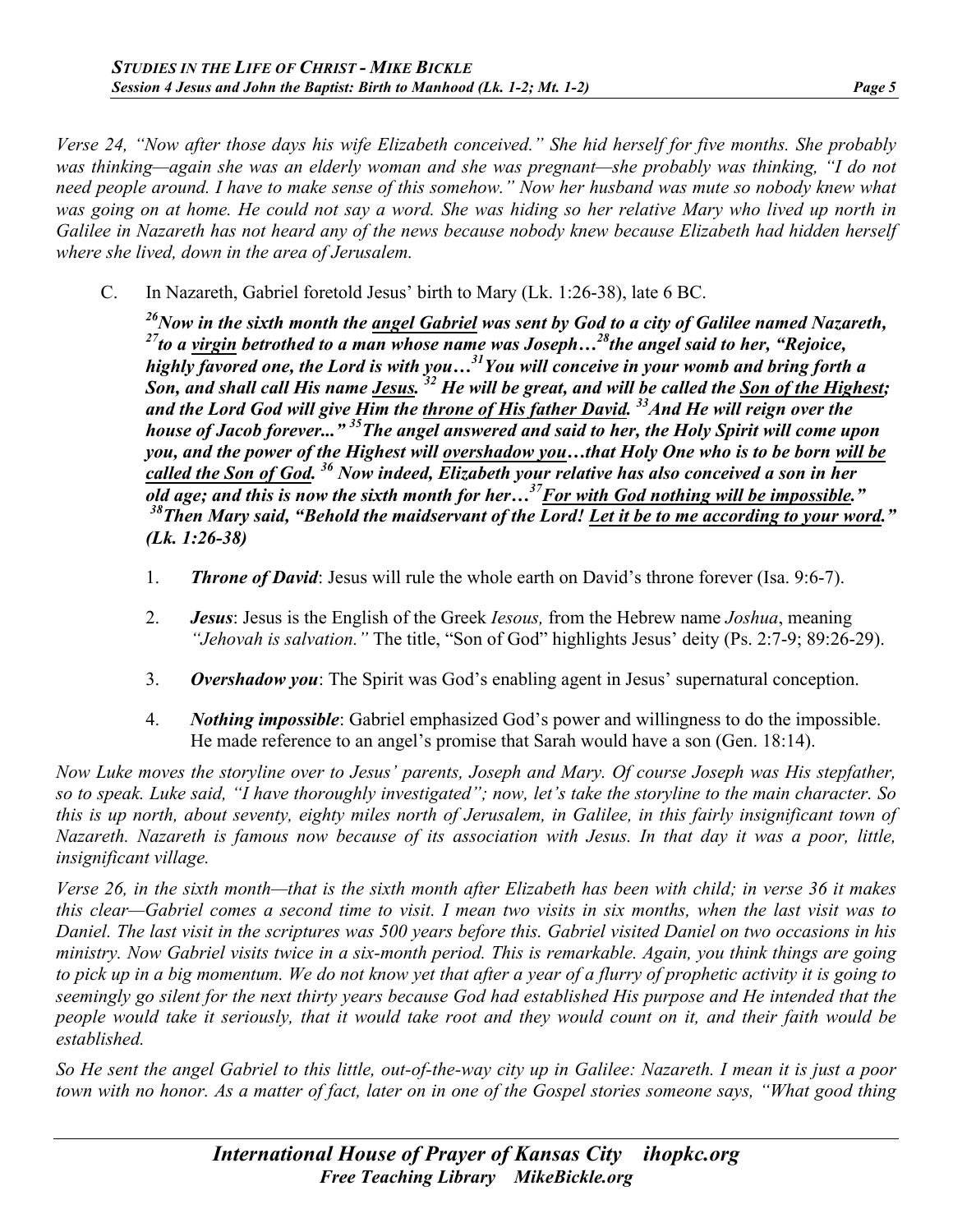*could come out of Nazareth?" It was a town that had a reputation for not being very good. They thought, "Nazareth? Oh my goodness, what could come out of that?" because it had a bad reputation.*

*Well, that is where Mary was raised. Verse 27, she was a virgin betrothed to a man named Joseph. Now we know that when they were betrothed that it was a legal arrangement. In their culture, when a man and woman were betrothed or engaged—we use the word engaged—they were legally married. When they made the covenant of engagement, though they did not live together and they did not have any sexual involvement yet, they were legally married together. They were legally married, though they did not live together. Typically, it was about a one-year wait, as a rule.*

*So there was this virgin and she was engaged to a man named Joseph. The angel Gabriel visited and said, "Rejoice, highly favored one! The Lord is with you." Verse 31, "You will conceive in your womb and bring forth a son. You shall call His name Jesus. He will be great and He will be called the Son of the Highest. The Lord will give Him the throne of His father David."*

*Now for anyone in Israel this is the greatest prophecy in the Old Testament: that a man would come and sit on David's throne and rule the whole earth forever and restore the whole earth. I mean it was the biggest, most glorious, most prominent prophecy in all of Israel. A Man would come and live forever. People could not figure that part out. He is going to live forever? Okay, how does that work, you know? Okay, we believe the prophets said it, and we will figure it out when we get there. They did not realize it was a Man who was fully God and fully Man. That was not made clear to the Old Testament prophets.*

*Verse 33, "He will reign forever over the house of Jacob," which means Israel. The house of Jacob is another term for the nation of Israel. Verse 35, the angel Gabriel said, "Here is what is going to happen, Mary."*

*She is probably with her eyes just big and kind of like overwhelmed, thinking something like, "What are you saying?"*

*He said, "The Holy Spirit is going to come on you, and the Holy Spirit will overshadow you…" That is how she became pregnant. This was the miraculous conception right there. She conceived a child because the Holy Spirit was the enabling power that caused this to happen. "…so the Holy One born to you will be called the Son of God." So Gabriel was saying, "God is His Father."* 

*So here is this young gal, probably in her teens. This is just inconceivable that this could be said. "God is His Father?"*

*"His name will be Jesus." Gabriel told Mary that He would be called the Son of God. He would be called the Son of the Highest, right there in verse 31. "He will be called Emmanuel." He has several biblical names that are attributed to Him.*

*Now Mary did not ask for a sign, but Gabriel said, "I am going to give you one anyway." He said, "Your relative," verse 36,"Elizabeth has conceived."*

*She was probably thinking, "My aunt"—we do not know exactly know what, aunt, cousin—"is elderly." Mary was probably thinking, "My goodness! These are two very unusual conceptions!"*

*So Gabriel said, "As a matter of fact she is in the sixth month of her pregnancy." Again Elizabeth was hiding, so nobody knew. Then Gabriel made one of the most dramatic, important statements. I think this is going to be one of the key prophetic declarations in the generation the Lord returns, this declaration from Gabriel, "Nothing will be impossible with God." Nothing will be impossible with God.*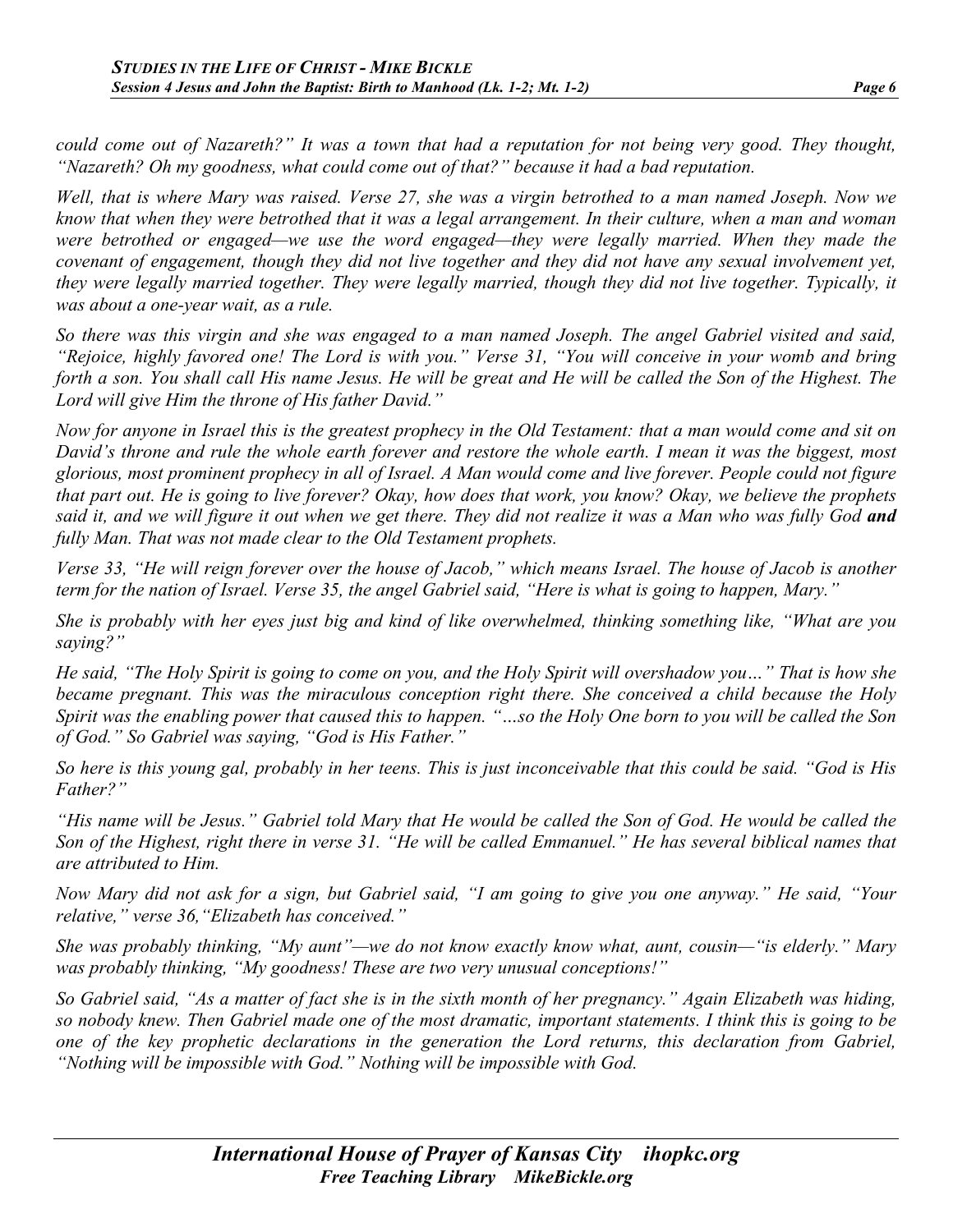*When I read the end-time storyline, it is so outside of the realm of human understanding. I have one declaration over it—I am going to agree with Gabriel—nothing is impossible with God, nothing in a human situation, if God says it. This was the ultimate miracle of history right here. What is going to happen when Jesus returns? Again there is going to be an unfolding of miraculous events. Even the Body of Christ, as they are looking towards that day, knows it is going to get a little different. Beloved, it is going to be so radically outside of the*  realm of "business as usual," of normal human history. When all of these come to pass, they will be one really *important declaration, "Nothing is impossible with God!" We are going to have to declare that like Mary declared it undoubtedly in her heart over and over.*

*Mary said, "Behold"—yes, here I am—"the handmaiden of the Lord." That is the response God wants. When He gives an assignment or when He calls us to believe something, He does not want us to retreat in unbelief. I mean if He makes it clear it is Him, He wants us to say, "The handmaiden of the Lord, here I am. So be it. Be it unto me according to Your word." That is what the Lord is pleased by, by that response.*

D. Mary's visit to Elizabeth in the hill country of Judea (Lk. 1:39-45), early 5 BC

<sup>39</sup>Now Mary arose in those days and went into the hill country with haste, to a city of Judah...<br><sup>41</sup>When Elizabeth heard the greeting of Mary, the babe leaped in her womb; and Elizabeth was *filled with the Holy Spirit. 42Then she spoke out with a loud voice and said, "Blessed are you among women...43But why is this granted to me, that the mother of my Lord should come to me?...44As soon as the voice of your greeting sounded in my ears, the babe leaped in my womb for joy. 45Blessed is she who believed…those things which were told her from the Lord." (Lk. 1:39-45)*

- 1. Mary's journey south to Elizabeth's home in Judah was probably about 80 miles and would have taken four days or longer.
- 2. The Spirit gave Elizabeth understanding of Jesus as Lord (v. 43). This was same revelation that the Spirit gave Peter (Mt. 16:15-18).
- 3. Elizabeth lived with a deaf husband at that time due to his unbelief. She grasped the value of believing God.

*So, verse 39, Mary rose up with haste, and she went south, because she lived up in the north in Galilee, down to the hill country of Judea which is just outside of Jerusalem. It is probably about eighty miles south. This young woman went to Jerusalem and a little bit further past Jerusalem.*

*Again most scholars think that she was in her late teens. I mean who did she tell this story to? "Hey Dad, I am going on an eighty-mile trip." I mean they did not have highways, they did not have cars, and they did not have the patrolmen to guarantee your safety. It was very dangerous, traveling eighty miles in that time without all kinds of protection. We do not know who she went with, but that was a pretty dangerous trip back in that day. It probably took about four to five days, if she was really moving fast, you know twenty miles a day, if she was really going for it.*

*Well verse 41, she got to Elizabeth's house. Mary called out, "Elizabeth, how are you doing?"*

*When Elizabeth heard the greeting of Mary, heard the voice of this young woman, the baby six months in the womb jumped. Little John jumped. He leapt. He said, "Yes, that is it! I know Him! I know where this is going."*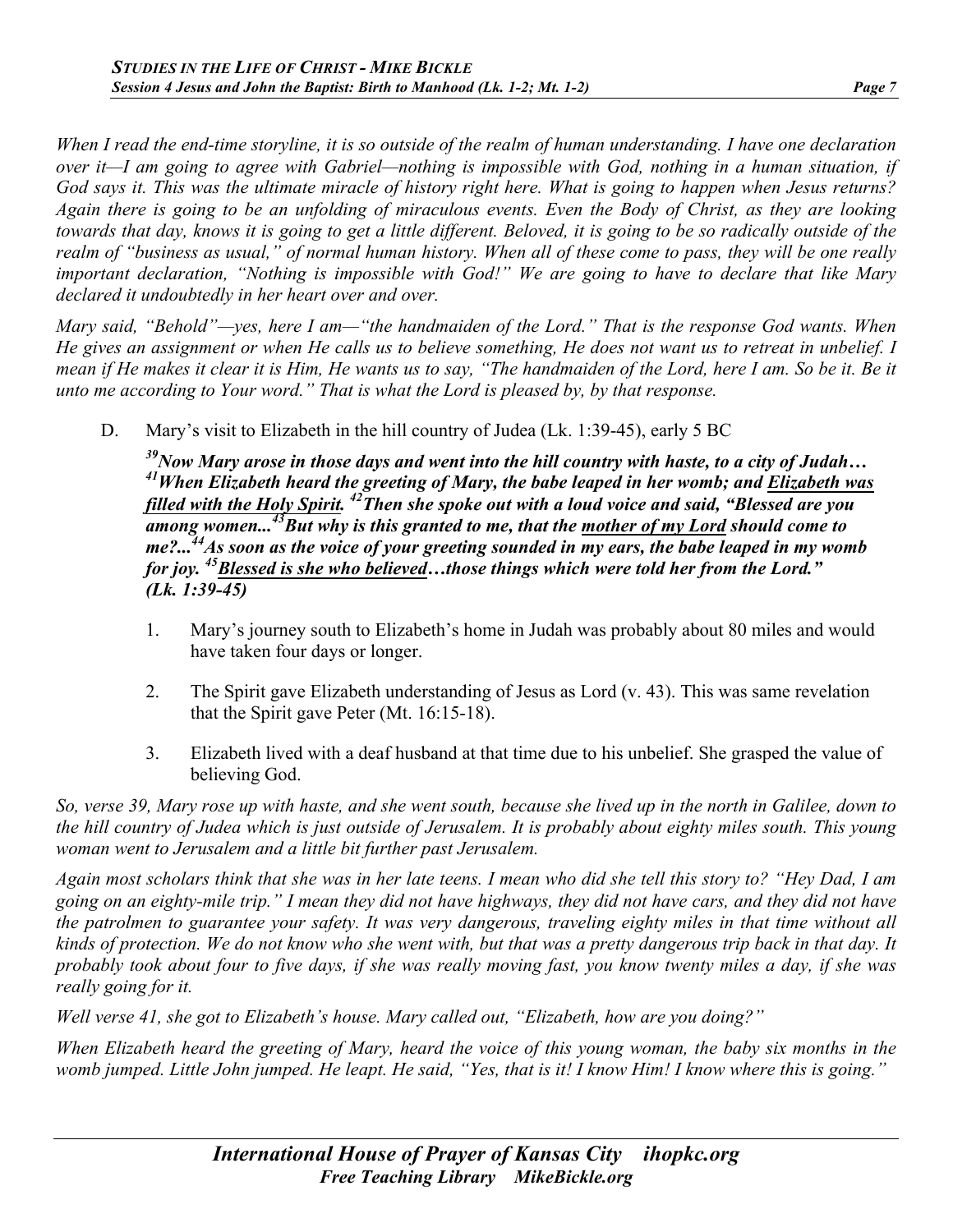*When Mary greeted Elizabeth, the Holy Spirit touched her. I mean there is even a correlation to learn here. You can speak words by the grace of God and stir up the prophetic spirit in other people; that is what is happening here. Mary spoke and the anointing of the Spirit came on Elizabeth. Of course there is a very dynamic moment here, but the principle is still there that a prophetic word often stirs the grace of God and the anointing of the Spirit on another person.*

*Verse 42, Elizabeth spoke out with a loud voice, "Blessed are you among women." Verse 43, "Why has this been granted to me that the mother of my Lord should come to me?" This is staggering. She knows that the couple-week-old the baby, the newly conceived Jesus in Mary's womb—it has only been a few weeks now —she knows that He is the Lord.* 

*I mean this is the same revelation that Peter had when he looked at Jesus and said, "You are the Christ," and Jesus said, "Flesh and blood did not tell you that." That is not human reasoning. You did not get that from someone else. God told you that.*

*Well, Elizabeth was catching this by the Spirit. Mary had only been pregnant a few weeks at the most. Elizabeth was saying, "That is my God. That is the Lord in your womb." It is a remarkable statement. She said, "As soon as we heard the voice of your greeting when you came to my house and said, 'Hello, Elizabeth," my baby leapt for joy."*

*Verse 45, she went on, "Blessed is she who believed the things God told her." She could have gone on to say, "I know because my husband is under the discipline of God, and he has been for six months. I mean he has not said a word for six months. You are blessed because what you are believing is more intense than what we are believing. I mean what we are believing is that here we are elderly and we are having a child. What you are believing is that God impregnated you and your child is God." She might have said, "How are you buying this? I mean the same Gabriel visited my husband and he did not take hold of it like you did."*

*Beloved, there is something blessed about a heart that, when it really hears from God, lays hold of it. Over my years of watching this, I have seen a lot of folks hear from God and one, two, three, four, five years later they have already let go of it. Two decades later they have long forgotten it, but it really was God who encountered them.*

*Blessed is the woman who believes when the Holy Spirit visits. I have had a couple supernatural experiences, pretty extreme angelic ones, a couple of angelic encounters and a few other pretty intense encounters with the Lord over forty years. Let me tell you, you can have those encounters and they are so moving, but ten years later you look back and you say, "I mean I know it happened. I am positive it happened, but ten years later and twenty years later and thirty years later it just does not feel like it did when it happened." Let me tell you, you are blessed if you take hold of the word God speaks to you. You do not let it fall to the side simply because you do not feel the same power of it as the years unfold.*

E. Mary's song while visiting Elizabeth (Lk. 1:46-56): This prophetic song of praise is commonly referred to as *"the Magnificat"*—from the Latin word for "magnifies" (1:46). *The Magnificat* parallels Hannah's song of thanks for her son Samuel (1 Sam. 2:1-10) and reveals God's heart to us.

<sup>46</sup>And Mary said: "My soul magnifies the Lord, <sup>47</sup>And my spirit has rejoiced in God my Savior. *48For He has regarded the lowly state of His maidservant; for behold, henceforth all generations*  will call me blessed. <sup>49</sup>For He who is mighty has done great things for me, and holy is His name. *50And His mercy is on those who fear Him from generation to generation…52He has put down the mighty from their thrones, and exalted the lowly…53He has filled the hungry with good*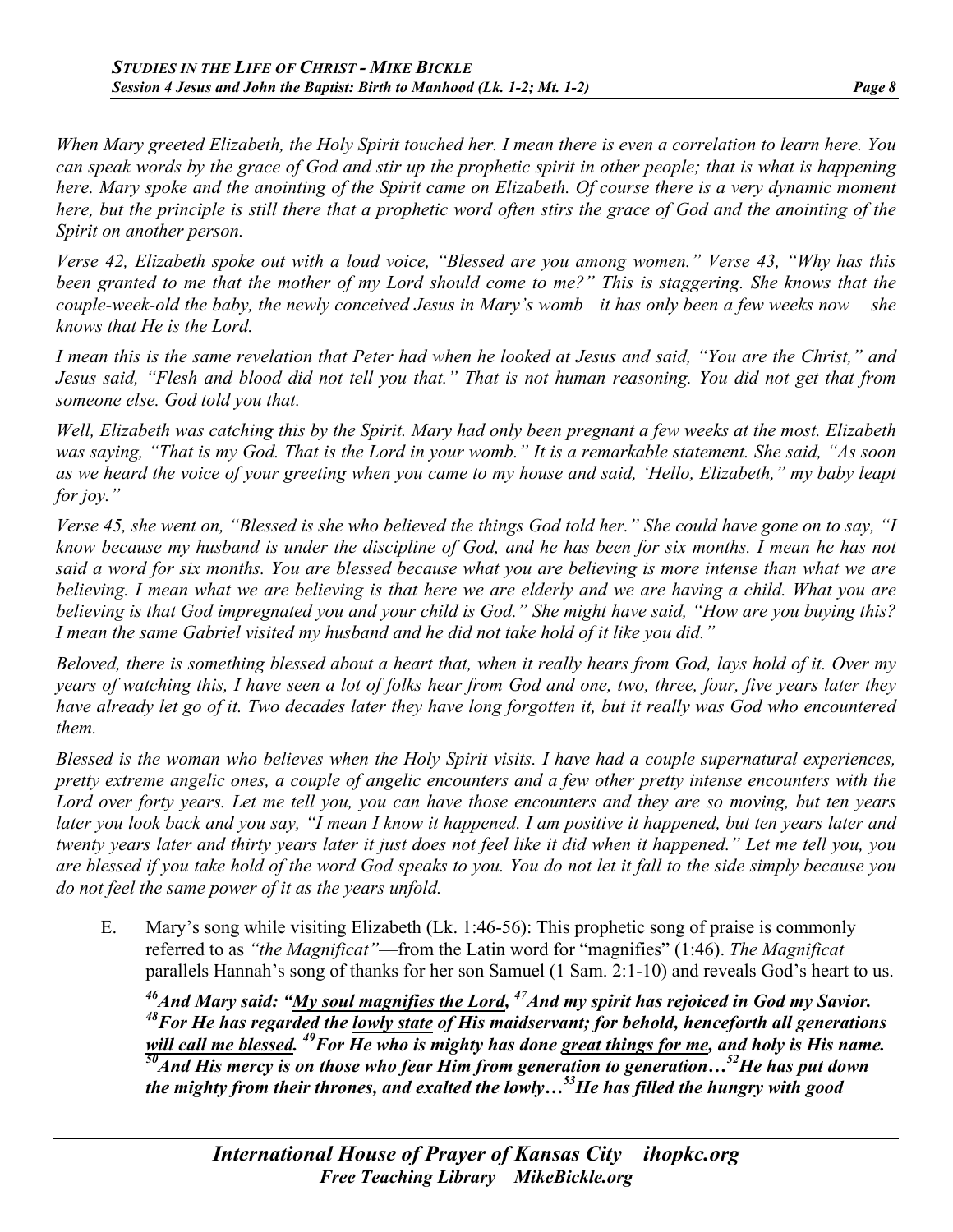## *things, and the rich He has sent away empty…" 56Mary remained with her about three months… (Lk. 1:46-56)*

- 1. Notice all the past-tense references to Jesus' birth and ministry before it all happened, revealing Mary's spirit of faith. This song shows how well Mary knew the Old Testament.
- 2. *Rejoice*: Mary had confidence in God's love without fear of consequences. She rejoiced *before* Joseph knew about the pregnancy, which was not until several months later. Mary trusted God's leadership in this.
- 3. *My Savior*: Mary acknowledged her need of a merciful savior because she was sinful.
- 4. The song divides into four stanzas—verses 46-48, 49-50, 51- 53, and 54-55.

*Well, the Spirit came on Mary, and she offered this prophetic song. So first Mary greeted Elizabeth, Elizabeth prophesied, and then Mary prophesied back. This is a very well-known prophetic song, the Magnificat. That term comes from the Latin word, magnifies. This is a very famous prophetic song. This is a song to study to learn how to respond in faith. These are phrases we can say back to God in our own situations in part.*

*Mary started off, verse 46, "My soul magnifies the Lord." Remember she had only been pregnant a couple weeks, and she had fully bought into it. She said, "My spirit rejoices in God my Savior." Now God is not going to tell Joseph for a while. None of her family is going to be told by the Lord that we know of. She was saying, in effect, "Hey, God is going to work this thing out."*

*Now again we look back and say, "Hey, well, you know it was Jesus who was her child." Think about it in the reality of it. She was going to go through this intense hour of stigma. Even when Jesus was in His public ministry thirty plus years later they said to Him, "Oh, yeah, we know the story. You were born in fornication." In John 8, "When You were born, your mother was in sexual sin. We heard the story from the elders of Nazareth." The story stayed alive, though it was thirty years later.*

*She declared, "Lord, I know You are going to work it out. I know it is impossible to conceive of it happening. If it does happen, I am going to bear stigma for quite a while. You know what? I am Yours. I rejoice in the calling. I say yes to Your leadership. I accept the assignment. I do not care how impossible it looks. I do not care about the stigma that goes with it. I do not care how much I am going to be misunderstood." All of those were real in Mary's life.*

*Verse 48, "for the Lord has regarded the lowly estate of His maidservant." Now she is living in this really rough, not highly educated, economically poor city. Again, it is a city with a bad reputation. She does not have an education; she does not have money. A lot of folks think that if they know all the right people, are educated in the just right way, the right social status, and the right economic abilities, then they can do God's will. She would say, "I do not have any of those." Verse 48, I am poor, uneducated peasant girl with a poor family. You know what? If God said it, I believe it. He looked at my low estate. I cannot qualify for this, but I am in.*

*Beloved, if the Lord tells you He is going to use you to do this or that or give you a billion dollars or whatever, believe Him. Say, "Well, I do not know how to do that," if He says it. It is real if it is really from Him.*

*I love that verse 48, "He has regarded my lowly estate." He knows I do not have the qualifications to do this. Verse 49, "but He who is mighty has done great things for me."*

*Let's go down to verse 53. "He has filled the hungry with good things and the rich He has sent away empty." Now, the Lord is not against the rich, but what Mary is referring to is that sometimes the rich people think they*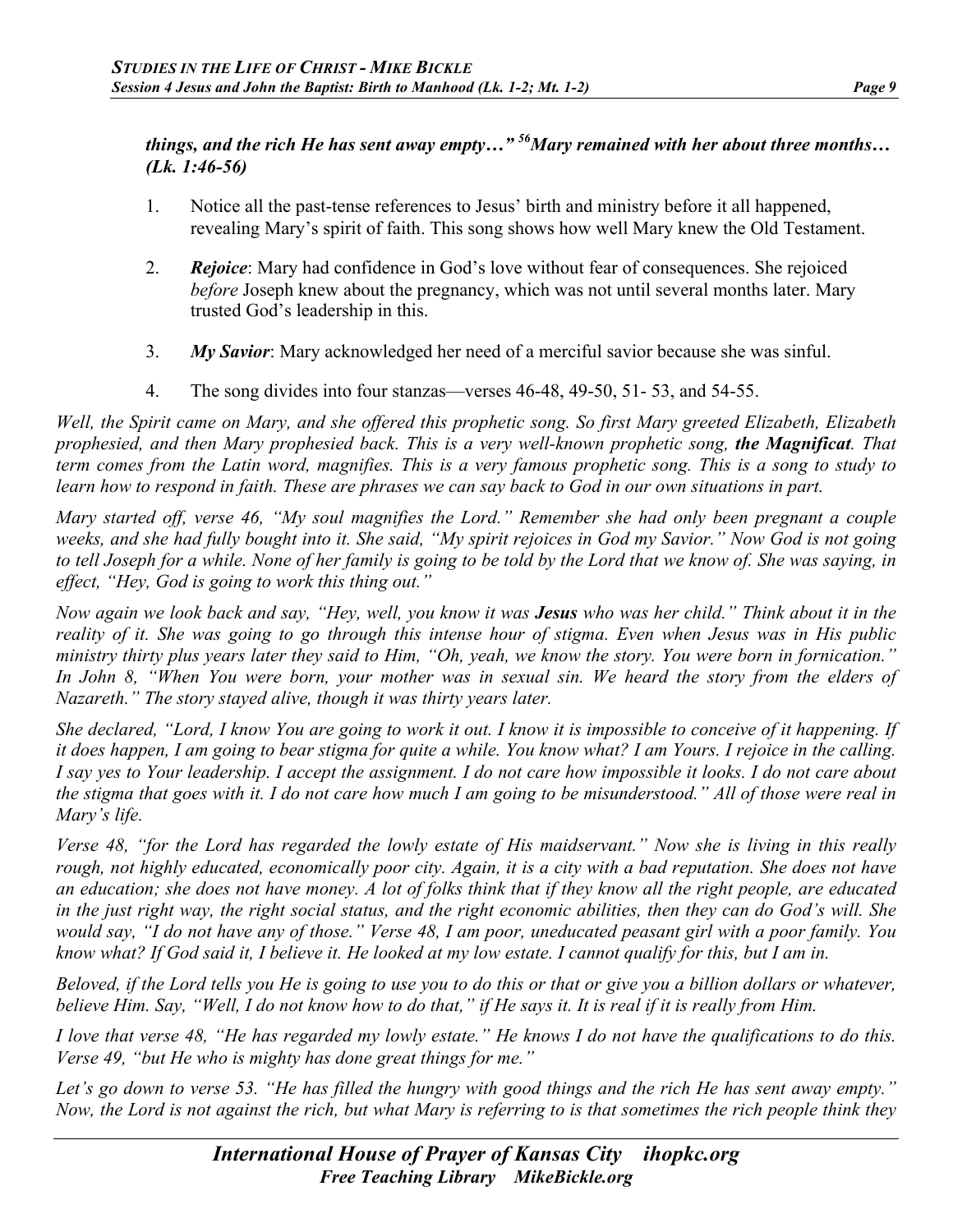*can buy their favors. They think that because of their status they might be able to buy God's favor. God would say, "My Son is not going to be moved by anybody's money in terms of a deal." If the rich are hungry, they are going to receive. If they are not hungry and are trusting their status, they are going to be turned away empty. It is a pretty bold statement for a young gal in the spirit of prophecy.*

*She went on, "But I know my soul is hungry."* 

*I ask you, are you hungry? If you are hungry to go deep in God, to be a part of what God is doing, then I have a good word for you: the Lord fills the people that are hungry. Jesus would say it later in Matthew 5, the Sermon on the Mount: "Blessed are the hungry, those that hunger for righteousness, for God will satisfy them."*

*Verse 56, now Mary remained there for three more months. Since Elizabeth had been pregnant six months already, three more months make nine. So we assume she is there for the delivery and the birth of John. That only makes sense. When you read this, the Magnificat, this prophetic song that she gave, the one thing that strikes me is how well Mary knew the Old Testament as a teenage girl. She was quoting, I think one scholar said sixteen or seventeen references to Old Testament prophecies here in this entire song; I do not have all the references in my memory right now.*

*She was a young woman in a poor, little, out-of-the-way town who knew the Bible as a sixteen or seventeenyear-old girl possibly, maybe younger, maybe a little bit older, nobody knows. I am impressed by the way she could just flow with her knowledge and revelation. Somebody said it was just that the Spirit gave it to her. Typically, when a person prophesies they might have a phrase that is completely "out there," but often the Holy Spirit will use the word that you have laid hold of and use that as the platform He uses to release the prophetic word in and through you.*

*So now Mary returned home. Three months pregnant, she was back in Nazareth. She made that eighty-mile walk back home or by mule, whatever. Now she was only three months along, so they did not get the story yet, you know. Elizabeth got it, but nobody at home got it yet, especially not Joseph.*

*Now another thing I want to point out. Mary said, "My spirit rejoices in God my Savior." The idea here is that Mary is acknowledging her need of a Savior. Now in the Catholic doctrine they say that Mary was sinless. There is no biblical testimony of that at all, that she was sinless. The fact that Mary needed salvation like everybody else did, that is the glory of the story: that God is intervening and participating with people like us. That is a point of the story, not the whole point, but that is one of the main points.*

F. John's birth in the hill country of Judea (Lk. 1:57-66), early 5 BC

*The next thing that happens is John's birth. We are going to skip that.*

G. Zacharias' song of praise after John's birth in the hill country of Judea (Lk. 1:67-79). This song of praise is called *"the Benedictus."* It comes from the first word in the Latin, translated "blessed."

*67Now his father Zacharias was filled with the Holy Spirit and prophesied, saying: 68"Blessed is the Lord God of Israel, for He has visited and redeemed His people, <sup>69</sup> And has raised up a horn of salvation for us in the house of His servant David…72to perform the mercy promised to our fathers and to remember His holy covenant…74to grant us that we, being delivered from the hand of our enemies, might serve Him without fear…76And you, child [John], will be called the prophet of the Highest; for you will go before the face of the Lord to prepare His ways,* <sup>77</sup> *to give knowledge of salvation to His people…78through the tender mercy of our God…" (Lk. 1:67-79)*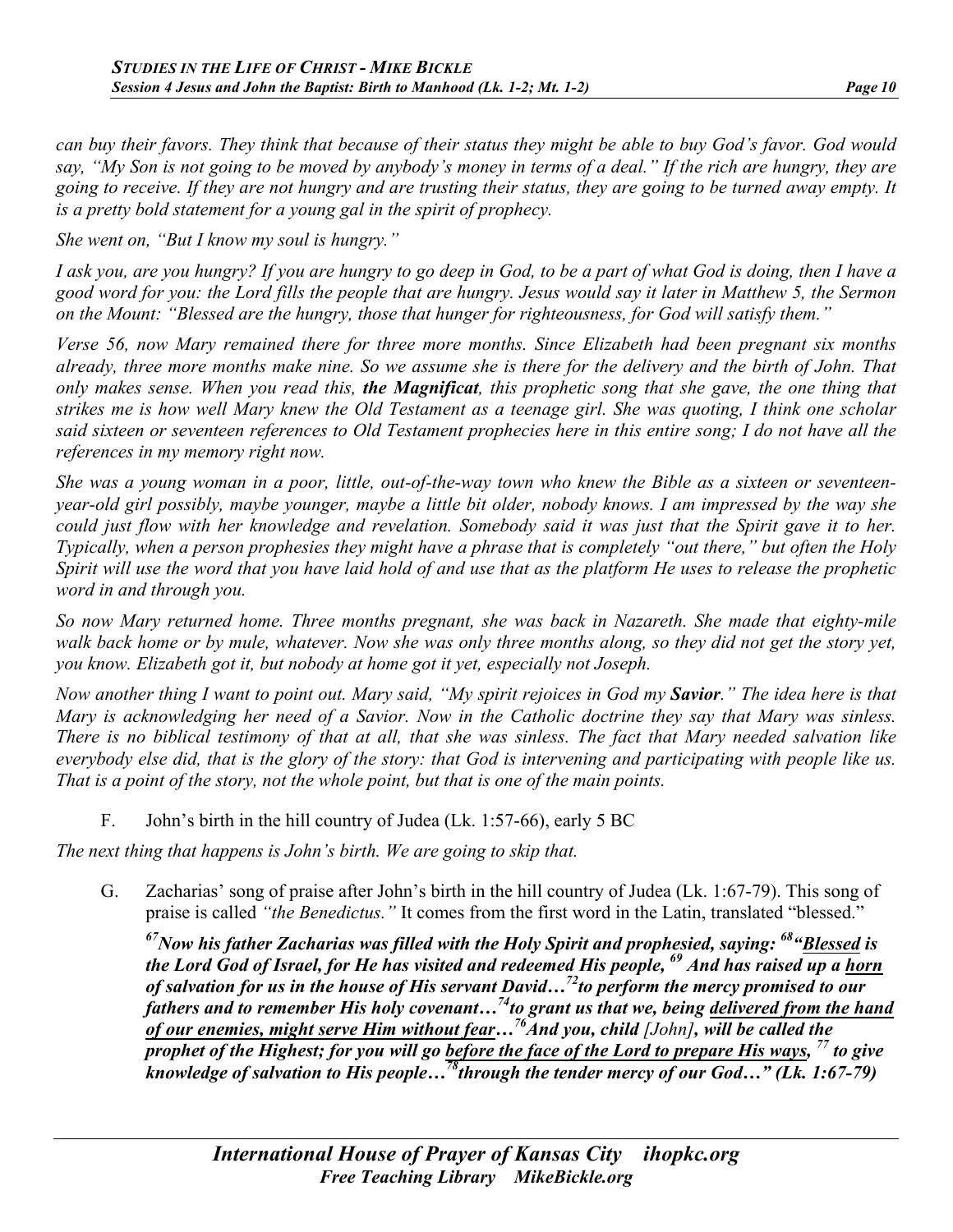- 1. The first part of the song praises God for the deliverance that comes from Jesus (1:68-75), while the second part is about John's role as the forerunner to prepare Jesus' way (1:76-79).
- 2. Zechariah alluded to God's promise to raise up a horn—symbolic of strength—of salvation from Jesus, the son of David (Ps. 132:17).
- 3. This prophetic song of praise gives us insight into Jesus' ministry to deliver us forever from every enemy—spiritually, physically, politically, economically, relationally, etc.
- 4. One reason God sent Jesus was so that people could serve God in confidence without fear.

*Then after John's birth, his father sang a song. He sang this prophetic song of praise, the Benedictus, and that is a well-known prophetic song as well. In this song, the part I want you to see particularly is in verse 74. I mean all of it is really good, but I want you to see verse 74 because we get insight into Jesus' ministry and His heart through these prophetic songs. The prophetic songs or statements of Elizabeth, Mary, Zacharias, and Simeon all give us insight into Jesus' heart, these prophetic oracles around at the time of His birth.*

*Verse 74, I love it–that God is going to grant that we are delivered from the hand of our enemies, that we would serve God without fear all of our days. Underlying Jesus' ministry—it is not all that it is about but at its core to*  what it is about—He came to destroy the works of the devil, to liberate us from all of our enemies forever. *Beloved, this is a most remarkable storyline. We have a God who has as one of His primary goals in salvation to free you from every enemy that touches your life: spiritually–all the demons, all the sin, all the judgment, all of it is gone; physically–perfect health, resurrected body forever; financially–gold so abundant that you walk on streets of gold; relationally–everybody in perfect unity and joy and love for billions and billions of years living in garden-of-Eden-type conditions. Jesus came to deliver us from everything that is against us.*

*He came so that we could serve God with no fear and with confidence. We are not afraid of God in the negative sense of a spirit of condemnation. We are not afraid of the devil, we are not afraid of challenges, and we live*  with confidence without fear. That is one of the things that right here in this song that is being highlighted about *the ministry of Jesus.*

H. Joseph's dream about the virgin birth (Nazareth) (Mt. 1:18-25)

*18Now the birth of Jesus Christ was as follows: After His mother Mary was betrothed to Joseph, before they came together, she was found with child of the Holy Spirit. 19Then Joseph her husband, being a just man, not wanting to make her a public example, was minded to put her away secretly. 20But…an angel of the Lord appeared to him in a dream, saying, "Joseph, son of David, do not be afraid to take to you Mary your wife, for that which is conceived in her is of the Holy Spirit. 21And she will bring forth a Son, and you shall call His name Jesus, for He will save His people from their sins." 22So all this was done that it might be fulfilled which was spoken by the Lord through the prophet, saying: 23"Behold, the virgin shall be with child, and bear a Son, and they shall call His name Immanuel," which is translated, "God with us." (Mt. 1:18-23)*

- 1. *Betrothed*: Jewish law considered an engaged couple as legally married. Normally a one-year period of waiting followed the betrothal before the consummation of the marriage.
- 2. If Joseph declared that Mary was unfaithful, she might be stoned, though that was rare in the first century. Probably she would have suffered the shame of a public divorce (Deut. 22:23- 24). He decided to divorce her privately, which upheld the Law yet showed compassion.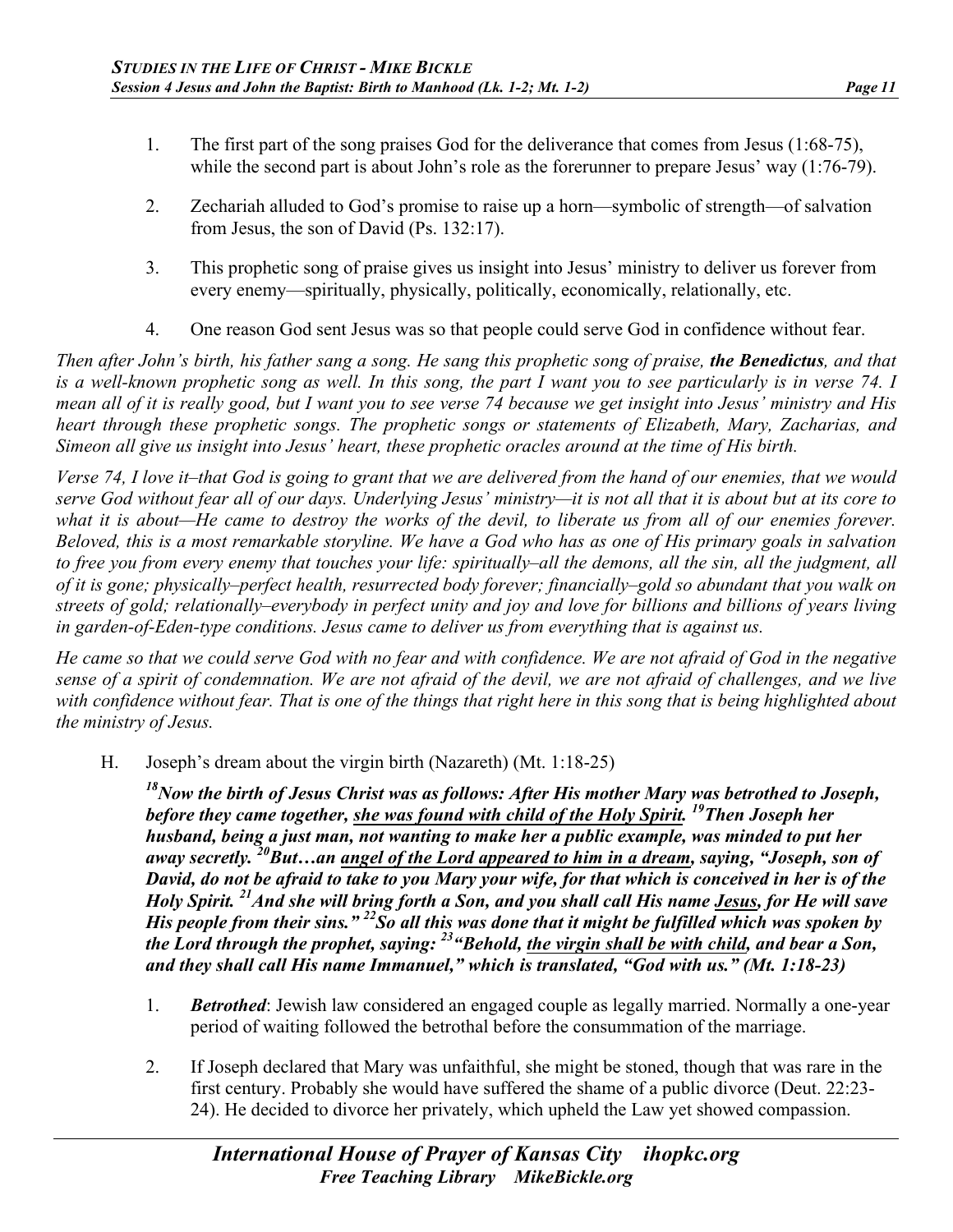- 3. *Dream*: Joseph had a total of four dreams (Mt.1:20, 24; 2:13, 19).
- 4. Mary did not remain a virgin after His birth; Jesus had four brothers and sisters (Mt. 13:55- 56). The Roman Catholic doctrine of the perpetual virginity of Mary has no support in the Scripture.

*So now John the Baptist is born, Mary is three months pregnant, and she is back in Galilee. Now it is Matthew who picks up the story from here. John the Baptist had just recently been born, and in verse 18, Matthew was taking a different approach than Luke, telling us parts that Luke did not tell us in the story.*

*Matthew 1:18, "Now the birth of Jesus was as follows: after Jesus' mother Mary was betrothed to Joseph, before they came together"—this is speaking sexually—"she was found to be with child by the Holy Spirit."*

*Verse 19, Joseph was shocked by this. He was thinking, "You have been gone three months. You come back after three months, we have been engaged, and you are pregnant? You are telling me God did it? I want to get ahold of this Elizabeth. I do not know your family that well. I want to figure out what is going on down there."*

*One thing that I do not like in terms of my life with the Lord: I do not like that the Lord waits until five minutes 'til twelve to give the information, five minutes 'til midnight. He could have given Joseph the dream a long time ago. He could have given Joseph the dream before Gabriel came and said, "Hey Joe, she is going to need your help. I am going to visit her next month, but just get ready. Do not say anything to her."*

*The Lord visits just in time, but to my flesh it is five minutes 'til midnight. I say, "Lord, how about ten minutes 'til midnight? That would be just a little bit nicer."*

*He comes to him, but it is months afterwards. Mary is free-falling. Joseph is free-falling. I mean Mary believes, but she was probably saying, "Lord, tell him. Come on, just tell him!" I do not know what she was really saying. That is what I would be saying!*

*In verse 19, we find Joseph wanted to divorce her. Verse 20, the angel of the Lord appeared in a dream, "Joseph, son of David." I mean even that term, son of David. In other words, though the prophecy was about Mary's Son, the real Son of David, he was saying, "Joseph, you are in line with a great story here. Do not be afraid to take her as your wife for that which is conceived in her is by the Holy Spirit."*

*Joseph was in this dream, and he was probably thinking, "How on earth? How is this happening? Am I really hearing this?"*

*Well, here is the absolute verification, "She will bring forth a Son; you will call His name Jesus."*

*Now, I do not know how this worked. I look forward to talking to them one day. I will say, "Mary, Gabriel told you to name Him Jesus. Did you hold the name secret until Joseph had the dream, or did you tell Joseph and then in the dream, the angel said, 'Hey, it is even the name your fiancé told you; that is the real name' so that it was the confirming word right there?"*

*Joseph might say, "Wow, yeah, in this dream I was getting the name that Mary told me."*

*I can just imagine Mary telling this story, "His name is Jesus because He is going to save His people from their sins." We know that the name Jesus is the New Testament name. The Old Testament name is Joshua, "Jehovah is the Savior." He saves us from our sins, saves us from our enemies; all of that is included.*

*In the dream, in verse 22, the angel said, "You know that verse in Isaiah 7 about the virgin? Your fiancé is the fulfillment, the ultimate fulfillment, of that verse from Isaiah 7." I believe there was a partial fulfillment back in*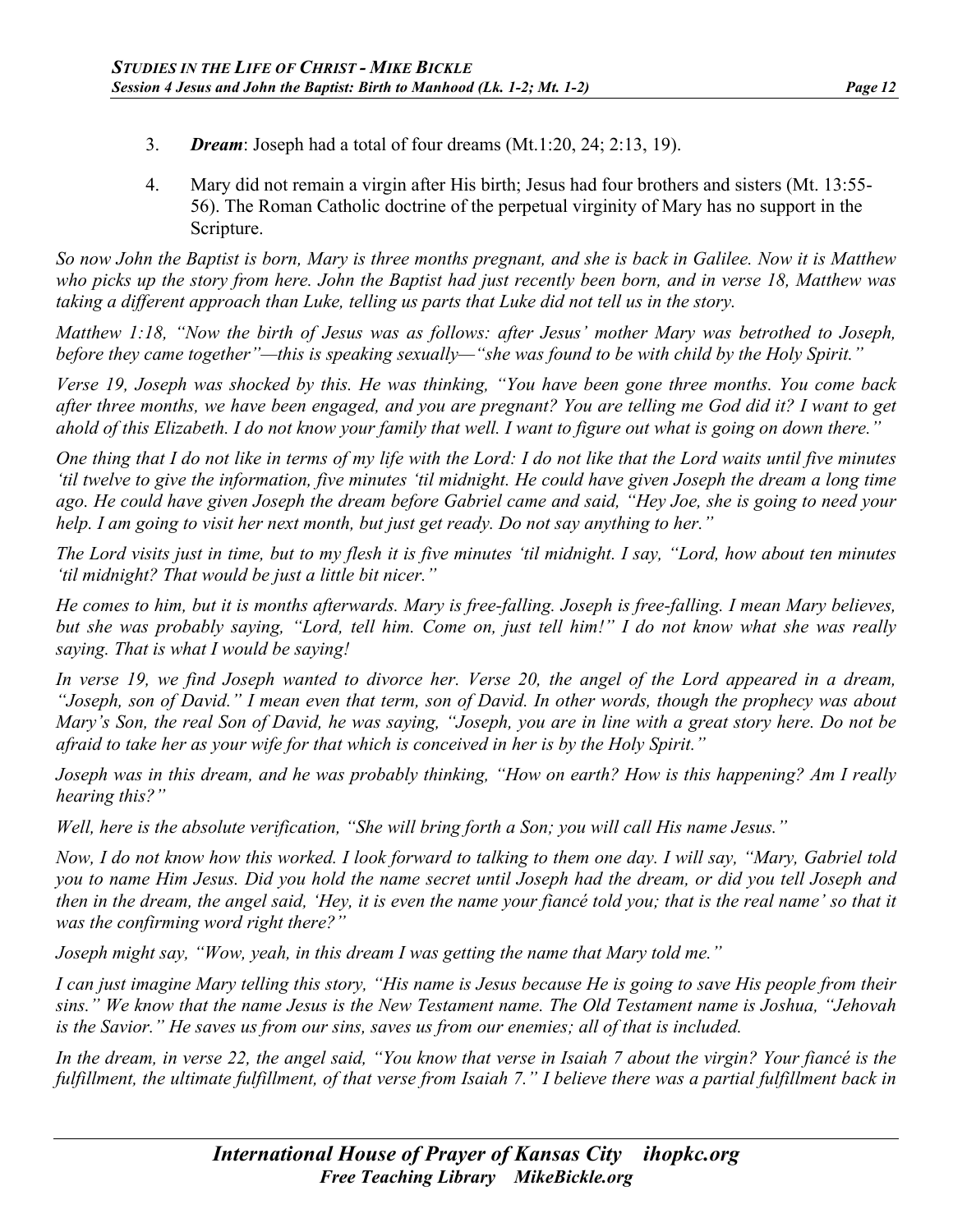*Isaiah's day with Ahaz the king, in a partial way. "The ultimate fulfillment is your fiancé, the woman you are betrothed to." So Matthew quotes the prophecy from Isaiah 7:14.*

I. Statement about John's early life in the Judean wilderness (Lk. 1:80)

*80So the child [John the Baptist] grew and became strong in spirit, and was in the deserts till the day of his manifestation to Israel. (Lk. 1:80)*

J. The birth of Jesus in Bethlehem (Lk. 2:1-7), late 5 BC. Luke emphasized the political situation to explain why Jesus was born in Bethlehem, then highlighted Bethlehem as the city of David to validate the claim for Jesus' messiahship. Augustus was Caesar from 44 BC to AD 14.

*1 And it came to pass in those days that a decree went out from Caesar Augustus that all the world should be registered. <sup>2</sup> This census first took place while Quirinius was governing Syria. 3 So all went to be registered, everyone to his own city. <sup>4</sup> Joseph went…out of the city of Nazareth…to the city of David, which is called Bethlehem…6 So it was, that while they were there, the days were completed for her to be delivered. <sup>7</sup> And she brought forth her firstborn Son, and wrapped Him in swaddling clothes, and laid Him in a manger, because there was no room for them in the inn. (Lk. 2:1-7)*

- 1. There is evidence that in 6 BC Augustus issued the type of decree that Luke described.
- 2. Herod the Great was still alive when Augustus issued his decree (Mt. 2); he died in 4 BC.

*So now a few more months go by. They are up in Nazareth. A few more months go by. It is toward the end of Mary's pregnancy. You know, it is month seven, month eight, something like that; we do not know exactly. We are back in Luke 2 now. Luke picks up the story from where we just left off in Matthew.*

*"It came to pass," now again Mary was pregnant six, seven, eight months, something like that. All of a sudden the word came forth of the decree of a census. The Roman empire was going to force all the Jews to go to the city of their forefathers. Everyone had to go to the city of their forefathers.*

*Joseph had had the dream from the angel. Maybe he was thinking, "Well, my forefathers were from Bethlehem. Oh my goodness! This is amazing. The government is now demanding we go to the city of our forefathers for the government census, for taxation reasons. This is amazing because the prophecy"—the Old Testament prophecy, Micah 5:2, a very famous one, "said the Messiah will be born in Bethlehem. Mary is seven or eight months pregnant. We have to go to Bethlehem. I mean God is moving on the government to set this in motion."*

*Beloved, there is no political obstacle that God cannot overcome to do His will. You know sometimes we look at the government or we look at the elections. We think that the kingdom of God is in the balance of who is in power in Washington or whatever city of the earth. I mean they have their impact, but there is a King on a throne at the right hand of the Father who is over everything. He can move all the kings of the earth at will.*

*I could imagine Mary saying, "Well, my great-great-many times great-grandfather was David too, and my city is Bethlehem.*

*He says, Well, that is my city. Let's get all of our family histories and put them all together." You go back a thousand years and David and Bathsheba were the great-great-great-great-great-great-great-greatgrandparents of Mary and Joseph a thousand years before. They did the whole history and they realize the government was making them both go back to Bethlehem. This is intense. She was seven, eight months pregnant, and the timing was perfect. The journey was going to be intense, but the timing was right.*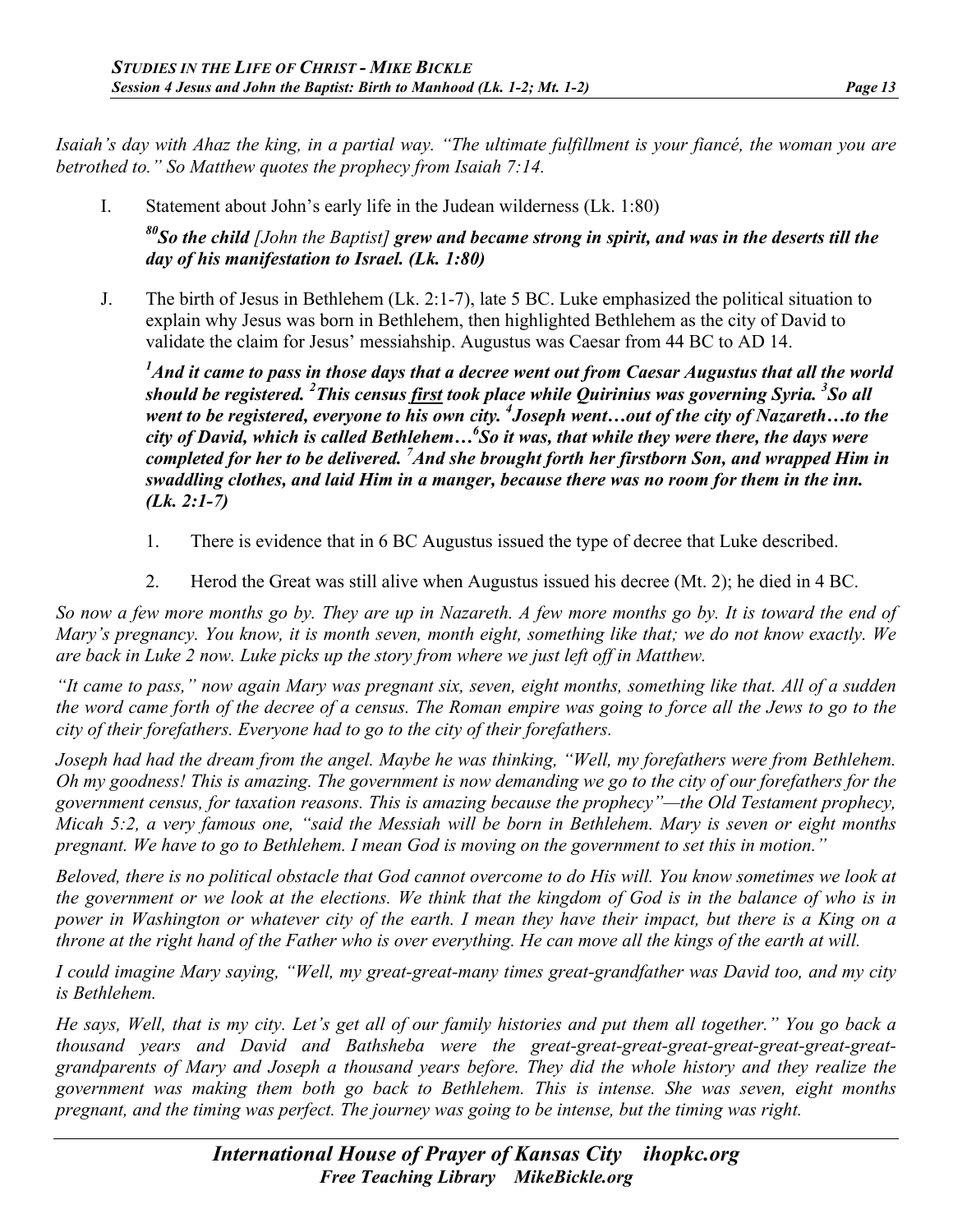*So verse 3, they all went to their own cities to register. Joseph left from up north in Nazareth, and he went down south to Bethlehem. Remember, Bethlehem is only about five miles from Jerusalem. So it was down kind of near where Elizabeth lived.*

*Verse 6, "And while they were in Bethlehem," the nine months "were completed." So that is why we know that this census was set in motion some months earlier–because while they were down there the time for her delivery came. She brought forth her Son. "They wrapped Him in the swaddling clothes and laid Him in a manger because there was no room for them in the inn."*

*Here is God intentionally identifying with the poor. There is no palace worthy of His Son, worthy of His throne, but He is born in a manger. That is what it looks like as He is identifying with the human race, the poor.*

K. Angelic proclamation to the shepherds in a field near Bethlehem (Lk. 2:8-20)

*8 Now there were…shepherds living out in the fields…<sup>9</sup> Behold, an angel of the Lord stood before them, and the glory of the Lord shone around them…10The angel said to them, "Do not be afraid, for behold, I bring you good tidings of great joy which will be to all people. 11For there is born to you this day in the city of David a Savior, who is Christ the Lord. 12And this will be the sign to you: You will find a Babe wrapped in swaddling clothes, lying in a manger." 13And suddenly there was with the angel a multitude of the heavenly host praising God and saying: 14"Glory to God in the highest, and on earth peace, goodwill toward men!"…16They came with haste and found Mary, Joseph, and the Babe lying in a manger. 17Now when they had seen Him, they made*  widely known the saying which was told them concerning this Child. <sup>18</sup> And all those who heard it *marveled at those things which were told them by the shepherds. (Lk. 2:8-18)*

- 1. One purpose of the gospel is to bring great joy and world peace to all nations (2:10, 14).
- 2. Jesus' birth was announced by host of angels and His ordination by the Father's voice (Lk. 3:22). A heavenly host refers to large company of angels (1 Kgs. 22:19; 2 Chr. 33:3, 5; Jer. 8:2; 19:13; Zeph. 1:5). These men in the field saw thousands of angels declaring glory to God.
- 3. Those who heard the eyewitness testimony of the shepherds marveled at the report (2:18).

*Well, now they were down there in Bethlehem, and they have had their baby, who is lying there in the manger. There were some shepherds out in the field. Now I think one of the reasons God visited the shepherds out in the field is that He wanted to give a supernatural validation to a group of people who were not in the family circle of Mary and Joseph. I mean completely outside, a whole other sphere of people in a whole other city.*

*So they were not from around Nazareth. These shepherds did not know anything about Nazareth. They did not know anything about Mary and Joseph. Now the Lord was doing this for many reasons undoubtedly, but one of the reasons is that He was validating His purpose and confirming it by another group of people who had no relationship, no reason to back up the story, except for the angels appeared to them. Again there are so many points to make with every one of these passage of scripture. I am just making just the simplest points.*

*Verse 9, the shepherds were in the field. An angel stood in front of them. It was one angel to start with. These shepherds, we do not know how many there were. The glory of God shone around. You know maybe it was five or ten of them. In the Christmas stories it is a few guys, but it could have been five or ten or twenty of them, who knows.*

*The glory of God shone around these guys. They were thinking, "Oh my goodness, this is intense!"*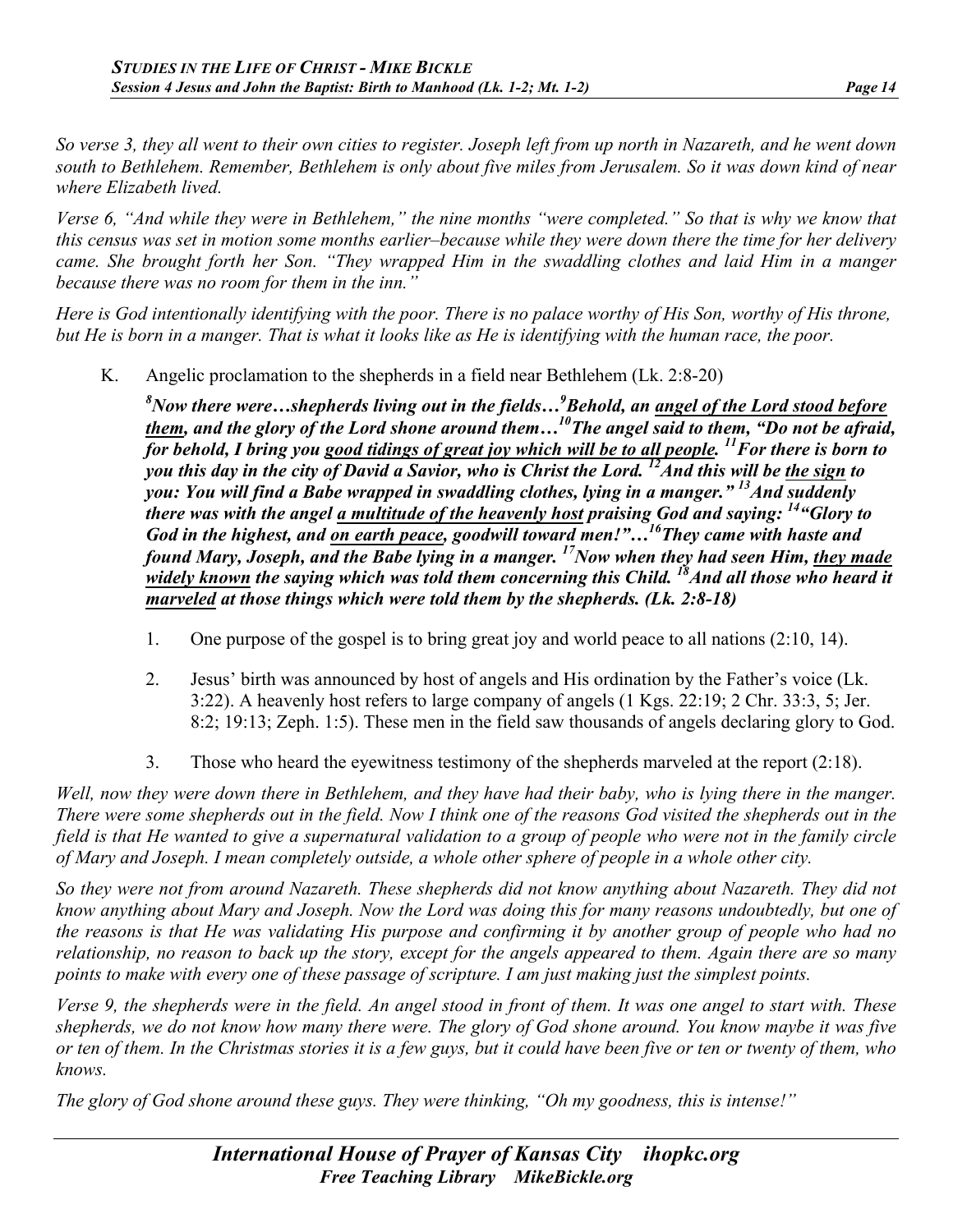*The angel said, well they always say at first, "Do not be afraid." These guys were absolutely terrified. "Good news is coming! Good news! It is great joy! It is not just for the Jewish people. It is for all people." That is the key phrase there. This was new because many of the Jews imagined it would mostly or only be for them, but it is for the whole world. This was new. The good news had a new dimension to it.* 

*Verse 11, "There is born to you this day in the city of David"— of course they were out in the field. They knew the city of David was Bethlehem, which was a mile or two down the road or whatever. They were very familiar with the local geography—"a Savior. He is the Christ." The Christ means the Messiah. He is the Messiah, the Anointed One. He is the one the prophets prophesied. "This will be sign to you: you will find the babe wrapped in swaddling clothes in a manger."*

*They were probably thinking, "A babe in a manger? That does not make sense. Really?"*

*"Yeah."*

*"He is the Savior of the world in a manger? Really? That is a little bit disconnected."*

*"Just go and you will see."*

*Verse 13, the other angels got so excited that all of a sudden a multitude of angels appeared. I mean it is like the veil was lifted and they were all shouting, "Glory to God! It is happening! It is real! It is happening in time and space! God became human, He is born."*

*The angels declare these two great statements. First, "World peace is coming." Beloved, I have good news for you! World peace is coming. When it comes, it is going to be here to stay. There is not going to be a coalition of nations to bring it to pass. It is going to be a Jewish King returning on a white horse to bring world peace. I promise you, world peace is coming to stay. I promise you nobody else will get anything close to any kind of stable, global, world peace besides Him. He is the only one person able and worthy of it.*

*Second, not only is world peace coming, the utopian dreams of the human heart are going to happen. That's goodwill towards men. Whatever you can dream of, the Scripture says in 1 Corinthians 2, "Eye has not seen, ear has not heard, it has never entered the heart of a man the depth of the glory He has prepared." I mean you take Spielberg and Walt Disney and ten other guys, put them all together, and the best dream they could come up with cannot touch where this thing is going. Goodwill is coming to the earth. The utopian dreams of the human heart are coming.*

*Well, these shepherds got so excited, they ran. "Let's go to that manger." There was the babe just like the angel said!*

*Verse 17, These shepherds told everybody. They told everybody, and everybody that heard marveled. They said, "You are telling me an angel appeared, shined the glory on you guys, and then a host of angels? Then the babe was really in the manger, really?"*

*"Yes, it was." Ten of them, fifteen of them, saying, "We all saw it! This is true." I mean the word went everywhere.*

*Thirty years later the stories were still being told. Now some of you, if you are twenty, you may think, "Twenty years later? Oh my gosh, I mean will I even be alive twenty years from now?" Yet thirty years ago was only 1986. I tell a lot of stories from 1986. That was a minute ago.*

*So those stories from the shepherds were going everywhere. The whole city said, "Man, remember back when those guys came through and they said those angels came? Things sure got quiet for thirty years!" Well, a Man*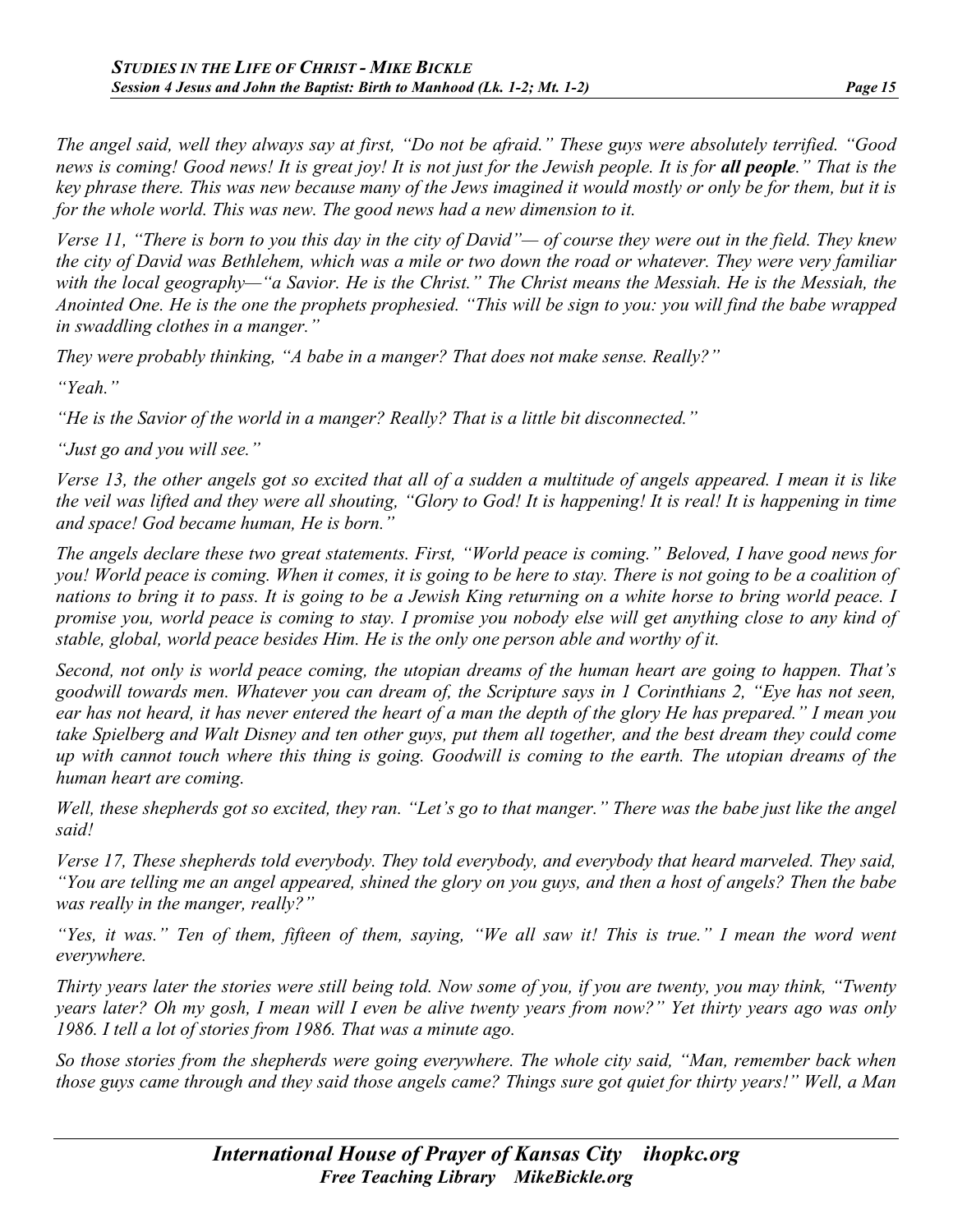*was about to march into Jerusalem thirty years later, Jesus the Son of David. The purpose was not derailed though it went quiet for thirty years.*

L. Jesus was named and circumcised after 8 days in Bethlehem (Mt. 1:25; Lk. 2:21).

*<sup>21</sup> And when eight days were completed for the circumcision of the Child, His name was called Jesus, the name given by the angel before He was conceived in the womb. (Lk. 2:21)*

M. Jesus was presented in the temple in Jerusalem 40 days after His birth (Lk. 2:22-24). After a son was born, a woman was ceremonially unclean for 40 days. (This uncleanness was not due to sin.) After those days a sacrifice was offered for the son in the temple (Lev. 12:2-6). Mosaic law required two sacrifices for a firstborn son—a lamb as a burnt offering and a pigeon as a sin offering. If the family was financially poor, then they were permitted to offer two birds instead. (Lev. 12:8).

*22Now when the days of her purification…were completed, they brought Him to Jerusalem to present Him to the Lord…24and to offer a sacrifice…A pair of turtledoves or two young pigeons. (Lk. 2:22-24)*

N. Simeon and Anna saw Jesus in the temple in Jerusalem (Lk. 2:25-38). Simeon prophesied that believers in Jesus would rise to great heights (New Jerusalem) and unbelievers would fall (the lake of fire). Jesus was a sign spoken against—He would cause much opposition (Mt. 10:34-36) and be rejected by many.

*25Behold, there was a man in Jerusalem whose name was Simeon…the Holy Spirit was upon him …27So he came by the Spirit into the temple…28he took Him [Jesus] up in his arms and blessed God and said…30"My eyes have seen Your salvation…32a light to bring revelation to the Gentiles, and the glory of Your people Israel"…34Simeon…said to Mary…"Behold, this Child is destined for the fall and rising of many in Israel and for a sign which will be spoken against 35(yes, a sword will pierce through your own soul), that the thoughts of many hearts may be revealed." (Lk. 2:25-35)*

*Now here were Simeon and Anna. They were in the temple there. The Spirit of God fell on Simeon. You can read the notes here. It was about six weeks after the baby Jesus had been born. It was about six weeks later, and they went to Jerusalem from Bethlehem. It is only about five miles. They were going to present Him at the temple because that is what the Old Testament law said to do. So they went to present Him, and they were in the temple for that reason.*

*In verse 27, Simeon came into the temple led by the Spirit. He walked right over to this young couple with this six-week-old baby. Simeon, in verse 28, took the baby in his arms. He said, "My eyes have seen the salvation of God."*

*You know Mary and Joseph were probably thinking, "So this is real! I mean we know it is real, but this really is real. I mean we know it is real, but this is amazing." Maybe they asked, "How did you know, Simeon?"*

*"Well, the Holy Spirit told me. He is not just going to bring the glory of God to Israel, He is going to fill the whole earth, all the Gentiles. All over Asia, Africa, all the islands, everywhere, the glory of God is going to be established by His leadership."*

*Verse 34, this elderly man Simeon looked at this young seventeen, eighteen-year-old girl or younger, Mary, this young teenager with this six-week-old baby. He said, "Let me tell you," verse 34, "young lady, this Child is*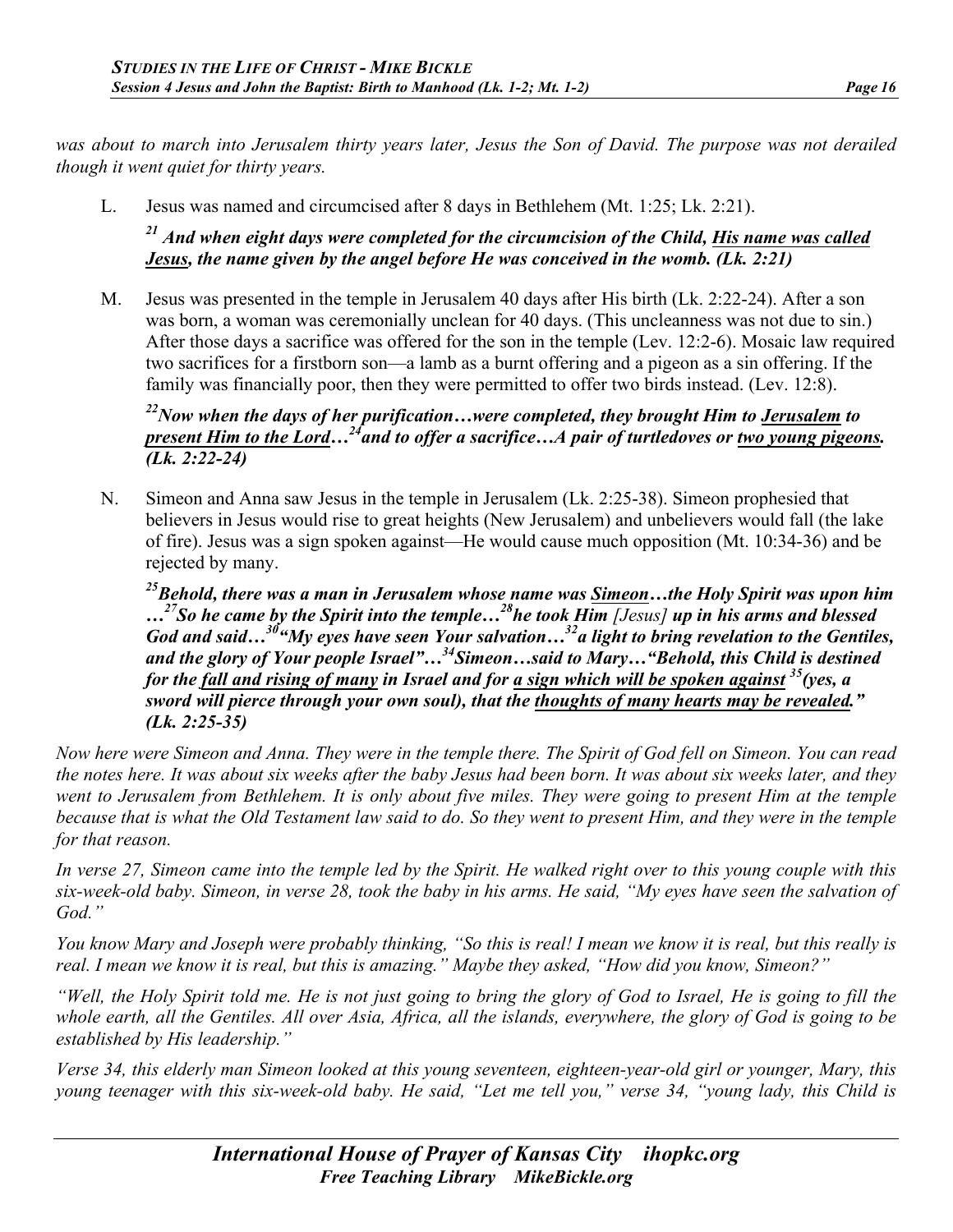*destined for the fall and the rising of many." Ooh, that is kind of a cryptic, ominous statement, that just the fact that He is come to the earth, many will fall because of Him. This is because He is going to require allegiance to Him, and if they do not want Him, that is going to be their fall, their downfall. Many, when He calls for their allegiance, will say "yes," and they will rise. They will rise beyond anything they can imagine. They will live in the New Jerusalem one day. They will rule the earth with Him one day. They will rise in a way they cannot imagine. Those that fall will fall to a level they cannot imagine when they resist Him to the end; it is called the lake of fire.*

*Simeon said, "Your Son is destined to cause this result for two groups of people."*

*Mary was listening. Maybe she said, "I just never thought of it that way."*

*He said, "Well, let me tell you another thing, Mary. Your Son will be a sign that will be spoken against. He will have many more enemies than He has friends." Well, how could this be? He is the Son of David. Gabriel appeared. The angels appeared. Yes, that is true, Mary, but He will have many more enemies than He will have friends. Many in Israel and many in the nations will stand against Him with all of their might. I mean we know the book of Revelation–all the kings of the earth will come against Him and He will be spoken against.* 

*In Matthew 10:34, Jesus said, "Do not think that I came to bring peace on earth. I did not come to bring peace, but a sword." In other words, "I came, and when I came I brought a sword. There is going to be opposition, and many will hate Me. They do not want My leadership. They do not love My Father. Though they have a rhetoric about loving God, they do not love My leadership."*

*Then Simeon looked at Mary, and he said, "Mary, I have to tell you this because the Holy Spirit is resting on me: a sword will pierce even your own heart."*

"What?"

*"A sword will pierce your heart, Mary. This glorious Son whom you love, who is the most glorious they could imagine, well, there will be pain and challenge and setbacks that you cannot imagine that will be involved. You are going to feel it."*

*See, we would imagine that if Gabriel appeared to Elizabeth and Gabriel appeared a second time—so two times in one year after not having appeared in 500 years—two times in one year angels appear, and the wise men came, and those four dreams that Joseph had that we did not highlight but he had four prophetic dreams in the process of this year or two—four major prophetic dreams—you would be thinking that your Son is God and He is going to rule the earth…that's pretty good.*

*The difficulties that Mary went through were just intense. I mean Mary's husband Joseph died a few years later after he and Mary had seven or eight children. The Gospels make it clear that she had four sons and a number of daughters. So she was widowed with seven or eight children in Nazareth where they loved her Son because her Son had great favor when He grew up. He had favor with God and man, He was the most popular guy in Nazareth, until they turned on Jesus and wanted to kill Him. Then the nation turned on Him and wanted to kill Him, then they killed Him.*

*Mary might have been wondering, "Wait. I thought this thing was about an anointed person." It was, but in context to a dark world with enemies and a raging devil. God wins, but there will be challenges and setbacks. You have to keep a hold of this thing. You have to take hold and keep hold of it. The thoughts of many are going to be revealed.*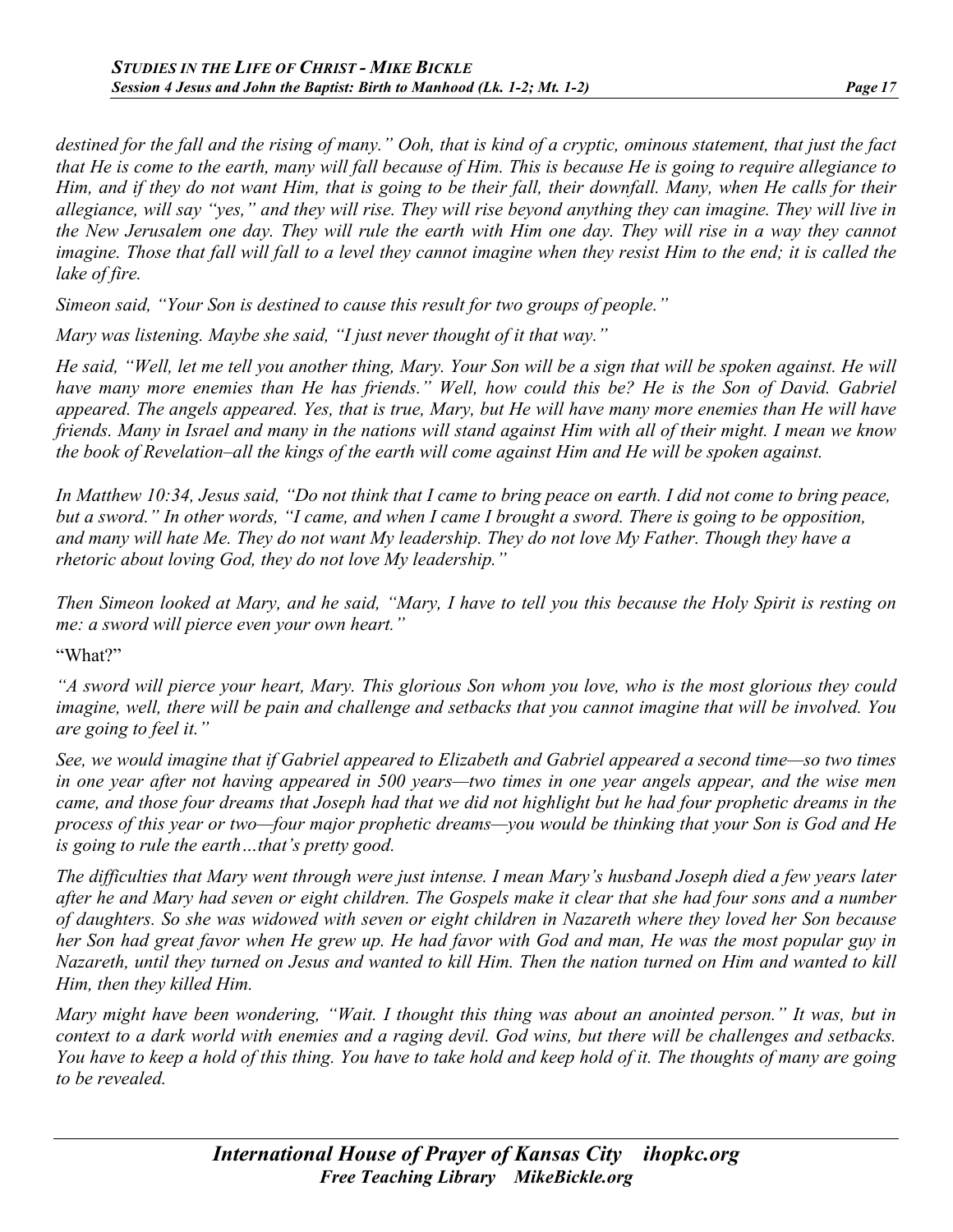*Like I said before, Jesus offends the mind to reveal the heart. He said and did many things that made people say, "Wait a second, what?"*

*Jesus would say, "If you really love Me, you will find a way to make sense of what I just said. If you do not really want Me, you will find a way to throw Me overboard because what I am saying that is offending your mind is only going to reveal your heart. Your thoughts will come to the surface."*

*When Jesus did all these different things, many people said, "He is an imposter."*

*Jesus said, "You have plenty of information to get rid of Me, if you want to."*

*Another groups said, "But we love You! This has to be right."*

*He said, "You have plenty of information to follow Me if you want to, but I am not changing anything. It is Me on My terms."*

O. The wise men visited Jesus in Bethlehem (Mt. 2:1-12). Herod the Great (73-4 BC) was made king of Judea in 40 BC. The gifts of the wise men spoke prophetically of Jesus' ministry—gold suggests His kingly calling, frankincense His priestly ministry, and myrrh His death. I assume the star was a manifestation of the shekinah glory that led Israel in the wilderness as a pillar of fire and cloud.

*1 Now after Jesus was born in Bethlehem of Judea in the days of Herod the king, behold, wise men from the East came to Jerusalem, <sup>2</sup> saying, "Where is He who has been born King of the Jews? For we have seen His star in the East…" 3 When Herod the king heard this, he was troubled and all Jerusalem with him. <sup>4</sup> And when he had gathered all the chief priests… he inquired of them where the Christ was to be born. 5 So they said to him, "In Bethlehem of Judea,*  for thus it is written by the prophet: <sup>6</sup> 'But you, <u>Bethlehem, in the land of Judah, are not the least</u> *among the rulers of Judah; for out of you shall come a Ruler who will shepherd My people Israel.'"…8 He [Herod] sent them to Bethlehem and said, "Go and search carefully for the young Child…" <sup>9</sup> Behold, the star which they had seen in the East went before them, till it came and stood over where the young Child was* <sup>11</sup> And when they had come into the house...and worshiped *Him. And when they had opened their treasures, they presented gifts to Him: gold, frankincense, and myrrh. 12Then, being divinely warned in a dream that they should not return to Herod, they departed for their own country another way. (Mt. 2:1-12)*

*The star, I just have to mention the star. I love the star. I think the star was not a literal star in the sky because it was moving and it rested over the house; it led the wise men right to the house. This is my opinion. I have read it from other sources. It is not original with me, I think it was the glory of God, like in the wilderness when the shekinah glory of God as a pillar of fire and the cloud moved and directed Israel in a bright and shining light.*

*So the star that they followed rested over the house. I do not think a star, you know like Venus, came down to the earth and rested over a house. I do not think that was what it was talking about. I think it was the glory of God in the brightest way and it was literally leading the wise men. You know the story well. They gave three prophetic gifts: the gold and frankincense and myrrh which spoke of His kingly ministry, His priestly ministry, and His death on the cross.*

P. *Bethlehem*: Messiah would be born in the very small village of Bethlehem (Micah 5:2). This is where David was born. God moved them from Nazareth to Bethlehem by the census.